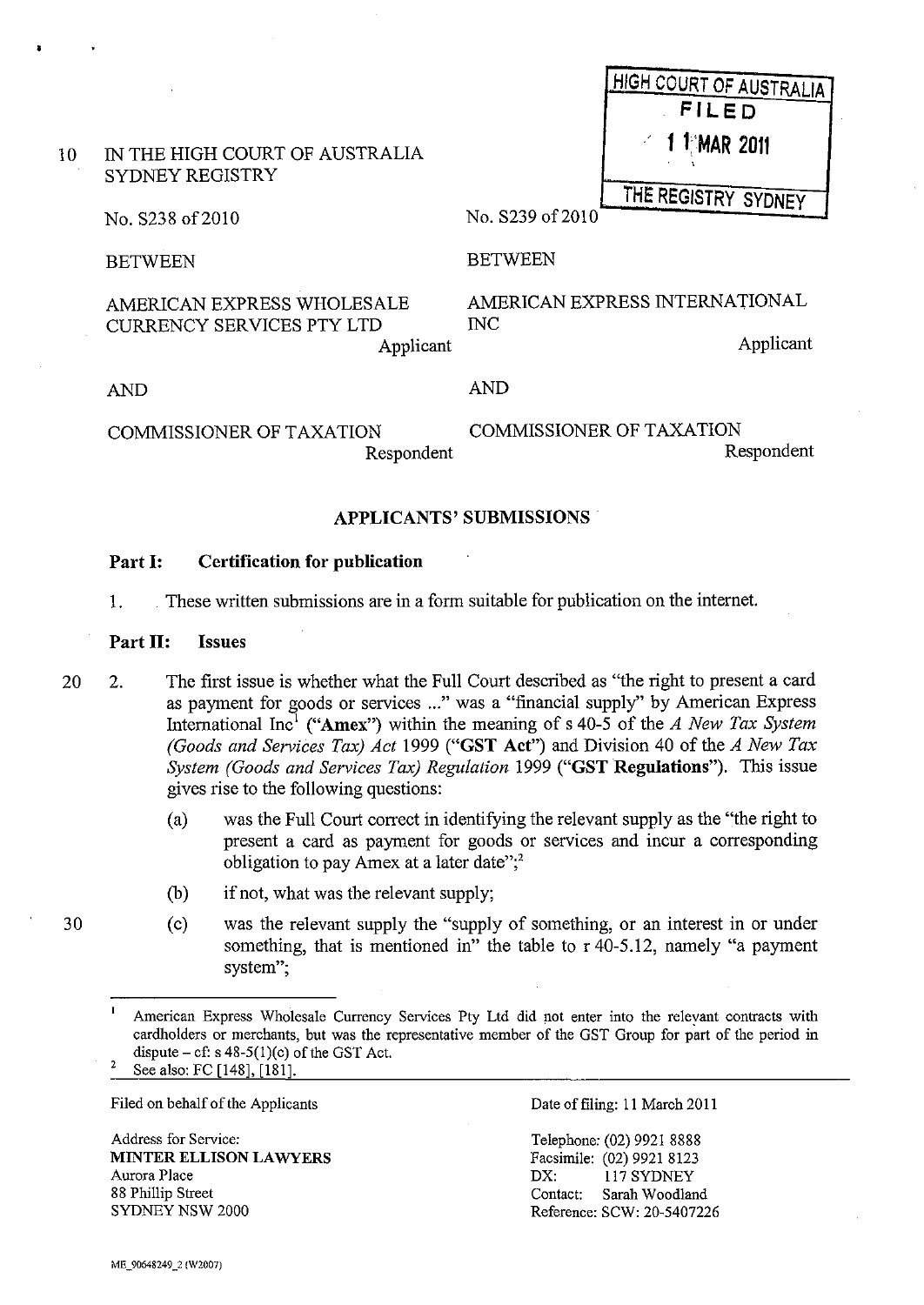(d) if not, was the relevant supply a supply "for consideration" of "anything that is recognised at law or in equity as property in any form" ("**property interest**") in or under a "credit arrangement or a right to credit" within the meaning of

r 40-5.09; and

- (e) if so, what was the "consideration", within the meaning of  $r 40-5.09(1)(a)(i)$ , for which that property interest was supplied?
- 3. The second issue - which is probably resolved by the answer to the question in paragraph  $2(e)$  – is whether "late payment fees" and "liquidated damages" ("default fees") paid by cardholders to Amex are "consideration for" a "financial supply".
- 4. The third issue – which only arises if: (a) the relevant supply was not of something that was a payment system; (b) the relevant supply was a supply of a property interest in or under a credit arrangement or right to credit; and (c) the default fees were not "consideration for" a financial supply  $-$  is whether the majority erred in permitting the respondent to amend its grounds of appeal.
	- 5. The fourth issue which only arises if the prior issues are resolved against the applicants and which is also probably resolved by the answer to the question in paragraph  $2(e)$  – is whether the default fees are "revenue from" a "financial supply".

# Part III: Judiciary Act 1903, s 78B

6. The applicants consider that notice is not required pursuant to s 78B of the *Judiciary Act 1903.* 

## 30 Part IV: Reports of reasons for judgment

7. The decision of the Full Court of the Federal Court is reported at (2010) 187 FCR 173. The decision of the primary Judge is reported at (2009) 73 ATR 173.

## Part V: Relevant facts

- 8. Amex cardholders use cards to purchase goods or services from certain merchants. The Amex card system is commonly called a "closed loop network system" or "a three party card scheme".<sup>3</sup> Amex pays the merchant for a cardholder's purchase, less a commission, usually within one to three days.<sup>4</sup> The cardholder does not incur a debt to the merchant, but instead incurs a debt to Amex.<sup>5</sup> This system for payment by card operates under two types of written agreement:
	- (a) "merchant agreements" between Amex and the relevant merchants;<sup>6</sup>
		- (b) "cardholder agreements" between Amex and cardholders.<sup>7</sup>
- 9. Amex issues two types of card:
	- (a) "charge cards". These do not provide credit to the cardholder, who must pay to Amex the full amount of monthly charges "immediately upon receipt of the

 $^{6}$  A sample of a "merchant agreement" was Exhibit 3 at  $\overline{AB}$  .

2

40

10

<sup>&</sup>lt;sup>3</sup> See *Visa International Service Association v Reserve Bank of Australia* (2003) 131 FCR 300 at [73].

<sup>&</sup>lt;sup>4</sup> Affidavit of Horikawa 24.8.2007 at  $[25]$  at  $\overline{AB}$ 

<sup>&</sup>lt;sup>5</sup> See *In Re Charge Card Services Ltd* [1989] 1 Ch 497 per Sir Nicholas Browne-Wilkinson V-C at 509.

Samples of the "cardholder agreements" were contained in Exhibit MR1 at \_\_AB - (charge card) and AB - (credit card).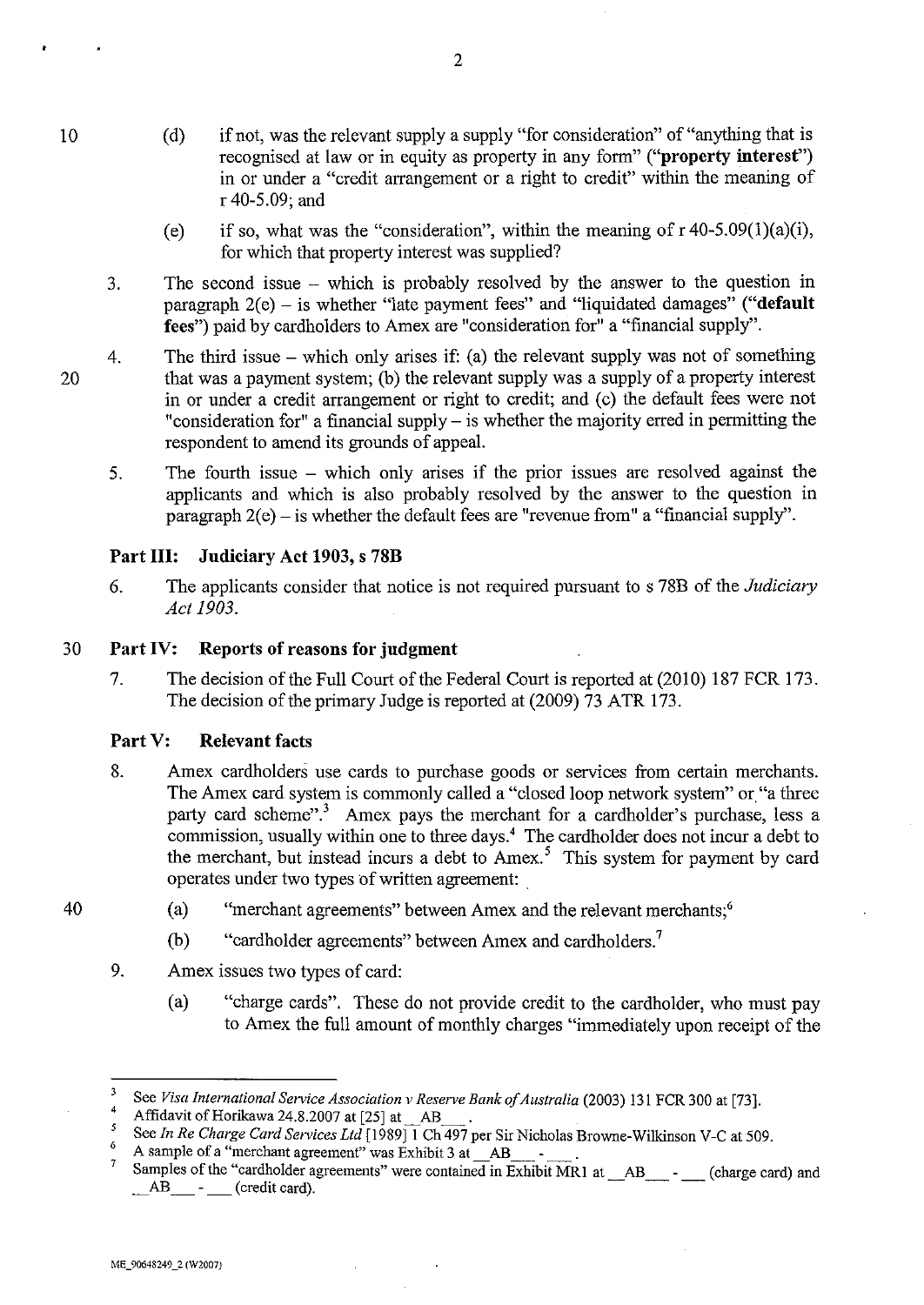- monthly statement". $8$  If the cardholder fails to pay by the date of the next monthly statement, the cardholder is in default and must pay "liquidated damages".<sup>9</sup> A typical charge card monthly statement is at  $\overrightarrow{AB}$ .<sup>10</sup> In addition to ordinary charge cards held by individuals, Amex issues charge cards called "Corporate Cards" to employees of businesses under an account established in the business name." The charge card was originally developed by Amex as an alternative to traveller's cheques. It was designed to provide a "convenient mechanism for paying for goods and services around the world without the need to carry large amounts of cash".<sup>12</sup> The corporate charge cards "allow employees to charge all their expenses to their Card account ... eliminating the need to issue cash advances and process individual invoices":<sup>13</sup> and
- (b) "credit cards". The cardholder is entitled under the agreement with Amex to defer part of the monthly charges and pay interest on that deferred amount.<sup>14</sup> If a cardholder defaults in making the minimum monthly payment by the due date, a "late payment fee" is payable, in addition to the interest.<sup>15</sup> The credit cards operate in the same manner as credit cards such as Mastercard and Visa which are issued by banks.<sup>16</sup>
- 10. The contract between Amex and the cardholder is determinable at will by Amex.<sup>17</sup>
- 11. Recovery processes are initiated in the event of default for both charge cards<sup>18</sup> and credit cards. 19 In certain circumstances, "liquidated damages" and "late payment fees" may be waived.<sup>20</sup>
	- 12. Charge cardholders and credit cardholders who pay the outstanding amount are referred to as "transactors" (they pay the whole monthly statement in full); those credit cardholders who elect to pay some amount less than the outstanding balance are referred to as "revolvers" (they often only pay the minimum payment and permit the amount over that to "revolve" each month).<sup>21</sup>

. 22 . 22 . 22 . 22 . 23 . 24 . 22 . 22

10

 $\cdot$  .

<sup>&</sup>lt;sup>8</sup> See: CI 6 of the Terms and Conditions at AB ; Affidavit of Mr Rayner at  $[16] - [19]$  at AB -; *American Express InternationalIncv CSR (Vic)* (2004) 10 VR 145 at [18].

<sup>9</sup> See: CI 14 of the Charge Card Terms and Conditions at  $\overline{AB}$ .<br><sup>10</sup> Teb 1 of Exhibit GIB1 to Affidavit of Mr Porter referred to at

<sup>&</sup>lt;sup>10</sup> Tab 1 of Exhibit GJP1 to Affidavit of Mr Porter, referred to at [5] at  $\_\text{AB}$ .

<sup>&</sup>lt;sup>11</sup> Affidavit of Mr Horikawa 24.8.2007 at  $[15]$  –  $[19]$  at  $[AB]$ <br><sup>12</sup> Affidavit of Mr Barman at  $[11]$  at . AB

Affidavit of Mr Rayner at [11] at \_AB\_. See also: Affidavit of Mr Horikawa 24.8.2007 at [6] at AB

<sup>&</sup>lt;sup>13</sup> Affidavit of Mr Horikawa 24.8.2007 at  $[19]$  at  $\overline{AB}$ .

<sup>&</sup>lt;sup>13</sup> Affidavit of Mr Horikawa 24.8.2007 at [19] at  $\_\_AB\_\_$ .<br><sup>14</sup> See: Cl 6 – 9 of the Terms And Conditions at  $\_\_AB\_\_$ - ; Affidavit of Mr Porter at [6] at  $\_\_AB\_\_$ .

<sup>&</sup>lt;sup>15</sup> See: Cl 29 at  $\_\_AB$ , Financial Table to Terms and Conditions at  $\_\_AB$ ; Affidavit of Mr Rayner at [22] to [25] at  $\_\_AB$  -  $\_\_$ ; [34], [35] at  $\_\_AB$ . The Terms and Conditions and the Financial Table are two separate documents: Affidavit of Mr Horikawa 1.4.2009 at [3] at  $\_\_AB$ .

<sup>16</sup> Affidavit of Rayner at  $[12]$  at  $\_AB$ . Affidavit of Mr Horikawa at  $[9]$  at  $\_AB$ .

<sup>&</sup>lt;sup>17</sup> See cl 7 of Charge Card Terms and Conditions at \_AB\_ and cl 11 of Credit Card Terms and Conditions at  $AB$   $\overline{\phantom{a}}$ .<br>
<sup>18</sup> Affidavit of Mr Rayner at [18], [32], [33] at  $\overline{\phantom{a}}$  AB $\overline{\phantom{a}}$ ,  $\overline{\phantom{a}}$  at  $\overline{\phantom{a}}$  Affidavit of Mr Porter at [7] to [9] at

 $AB = -$ ;  $[12]$  to  $[14]$  at  $AB = -$ .

 $19 \overline{AB}$  -  $\overline{\phantom{A}}$ ; [12] to [14] at  $\overline{AB}$  -  $\overline{\phantom{A}}$ .<br>
Affidavit of Mr Rayner at [18], [32], [33] at  $\overline{\phantom{A}}$ AB  $\overline{\phantom{A}}$  -  $\overline{\phantom{A}}$ ; Affidavit of Mr Porter at [7] to [9] at  $AB$   $[15]$  at  $AB$ 

<sup>&</sup>lt;sup>20</sup>Affidavit of Mr Porter at  $[16]$  -  $[18]$  at  $\_\_AB$ <br><sup>21</sup> Affidavit of Mr Usrileave 24, 8,2007 at  $[12]$ 

<sup>&</sup>lt;sup>21</sup> Affidavit of Mr Porter at [16] – [18] at \_\_AB\_\_\_ - \_\_\_\_.<br><sup>21</sup> Affidavit of Mr Horikawa 24.8.2007 at [12] – [14] at \_\_AB\_\_\_ - \_\_\_; Affidavit of Mr Rayner at [29], [30] at AB --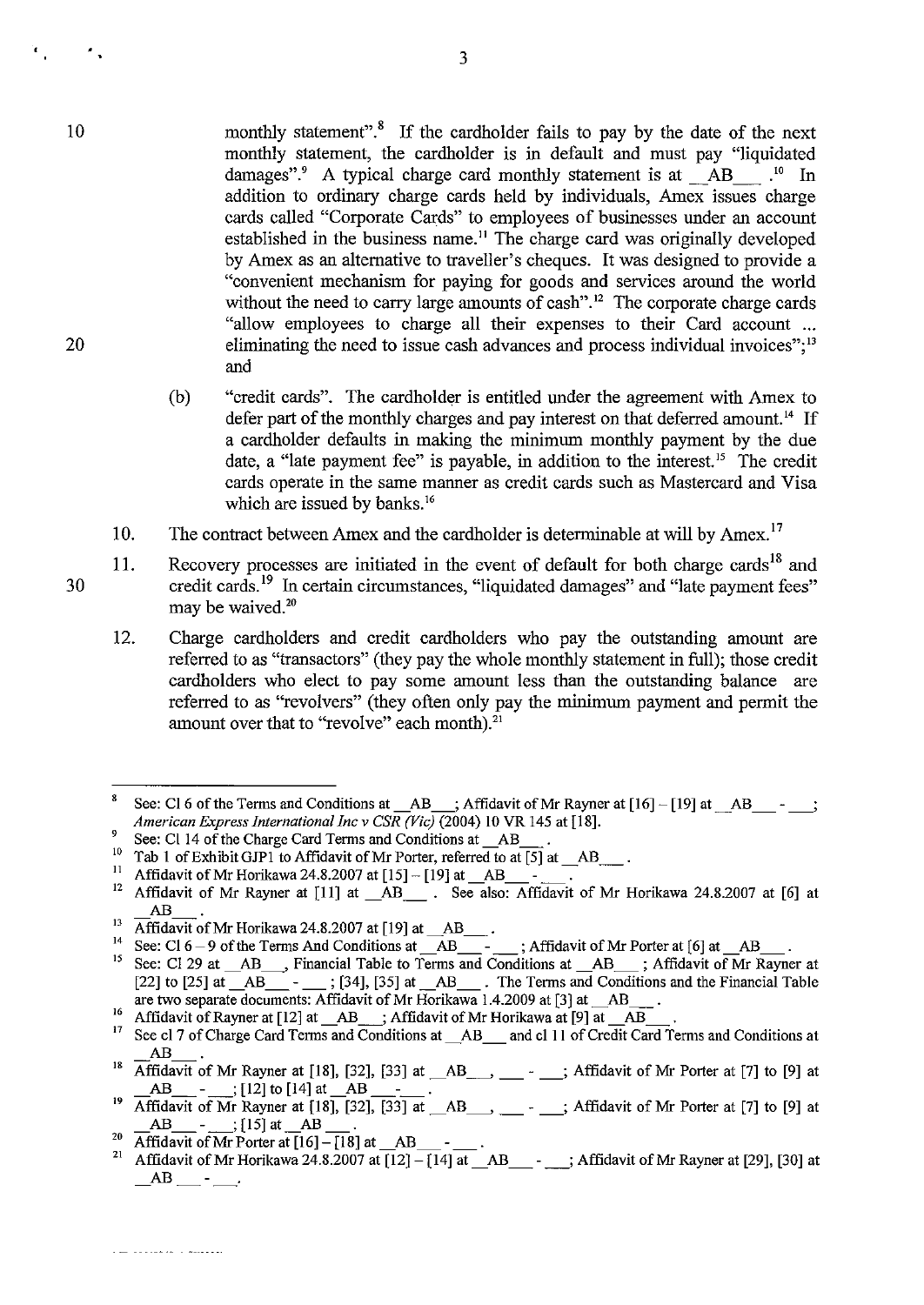- 10 13. Amex actively discourages cardholders from failing to make the required payments through a number of measures.<sup>22</sup> These include on-line services providing for These include on-line services providing for automatic payment reminders by email and text message, promoting and providing automatic payment plans and using sophisticated risk models to monitor spending patterns.23 If due payments are not received on time, Amex is deprived of the use of those funds in its business which entails a lost opportunity cost.24 Because Amex will pay a merchant within one to three days of a cardholder's purchase,<sup>25</sup> if charge (or credit<sup>26</sup>) cardholders do not pay Amex the relevant balance in full, Amex incurs the expense of funding an ageing receivable and incurs costs associated with recovery.<sup>27</sup> Amex might also need to write off bad debts in part or full.<sup>28</sup>
- 20 14. The level of the "liquidated damages" was calculated by reference to the historical cost to Amex of pursuing delinquent cardholders and relevant defaults.<sup>29</sup>
	- 15. Amex uses call centres to collect overdue accounts and to approve or decline specific transactions.3• In respect of its "Credit Operations department", Amex: (a) incurs costs in connection with managing, supporting and maintaining its risk management and mainfrarne systems; (b) employs 240 people across three countries, including personnel in a credit call centre to manage cardholder relations; and (c) has a dedicated "Risk Management Team" responsible for modelling risk profiles which are used to make decisions in the collections process.<sup>31</sup>
- 30 16. The system is provided to cardholders predominantly so that fees can be earned by Amex from the merchants.<sup>32</sup> Amex also earns income by way of annual fees payable by cardholders. The merchant fees earned by Amex are approximately 7 times greater in amount than the card fees. $33$  The respondent issued the assessments on the footing that the supplies made by Amex to its merchants were taxable supplies, namely a supply of something being a payment system.<sup>34</sup>

#### **Part VI: Argument**

 $\mathbf{r}_\perp$ 

 $\mathcal{P}_{\mathcal{A}}$ 

#### Overview of Legislative Scheme

17. GST is a consumption tax on certain supplies. The meaning of "supply" is broadly defined in s 9-10 and includes the supply of things which are clearly not property." The GST Act contemplates three categories of supplies:

 $\overline{P^2$  Affidavit of Mr Rayner at [37] - [42] at  $\overline{AB}$   $\overline{AB}$  -

<sup>23</sup> Affidavit of Mr Rayner at [39](a) - (c) at \_AB\_ - \_; [42] at \_AB \_. See also affidavit of Mr Horikawa 24.8.2007 at [24] at \_AB\_.

<sup>&</sup>lt;sup>24</sup> Affidavit of Mr Rayner at  $\overline{[38] \text{ at } -\overline{AB}}$ ; affidavit of Mr Horikawa 24.8.2007 at  $[29]$  at  $\overline{AB}$  \_\_\_\_\_\_.

<sup>&</sup>lt;sup>25</sup> Affidavit of Mr Horikawa 24.8.2007 at  $\left[25\right]$  at \_AB.

<sup>&</sup>lt;sup>26</sup> Affidavit of Mr Horikawa 24.8.2007 at [32] at  $\frac{AB}{27}$ .

<sup>&</sup>lt;sup>27</sup> Affidavit of Mr Horikawa 24.8.2007 at  $[25] - [27]$  at  $[AB]$ <br><sup>28</sup> Affidavit of Mu Harilanus 24.8.2007 at  $[20]$  at  $[AD]$ 

<sup>&</sup>lt;sup>28</sup> Affidavit of Mr Horikawa 24.8.2007 at [30] at \_AB.<br><sup>29</sup> Affidavit of Mr Hariltone 24.8.2007 at [22].

<sup>&</sup>lt;sup>29</sup> Affidavit of Mr Horikawa 24.8.2007 at  $[33] - [39]$  at  $\_\_AB$ <br><sup>30</sup> Affidavit of Mr Bortan at  $[3]$  at  $\_\_AB$ 

<sup>&</sup>lt;sup>30</sup> Affidavit of Mr Porter at [2] at  $\_\text{AB}$ <br><sup>31</sup> Affidavit of Mr Portugal L101 at  $\_\text{AB}$ 

<sup>&</sup>lt;sup>31</sup> Affidavit of Mr Porter at [19] at  $\_\_AB$ <br><sup>32</sup> See Attochment A to Commissioner's

<sup>&</sup>lt;sup>32</sup> See Attachment A to Commissioner's Reasons for Objection Decision at  $\_\text{AB}$ <br><sup>33</sup> See AB. Annual fees (or "card fees") are approximately 13-14% of mer

 $\ldots$  Annual fees (or "card fees") are approximately 13-14% of merchant fees. Thus, in the 2000 year merchant fees were \$364,738,063 and card fees were \$50,542,603.

<sup>&</sup>lt;sup>34</sup> The respondent's treatment of Amex's supplies to merchants as a supply of an interest in a payment system and as such taxable is in accordance with *GSTR2002/2,* Schedule 2, AIOO and AI04.

<sup>&</sup>lt;sup>35</sup> For example, a "supply of services" (s  $9-10(2)(b)$ ) and the "provision of advice or information" (s  $9 10(2)(c)$ ).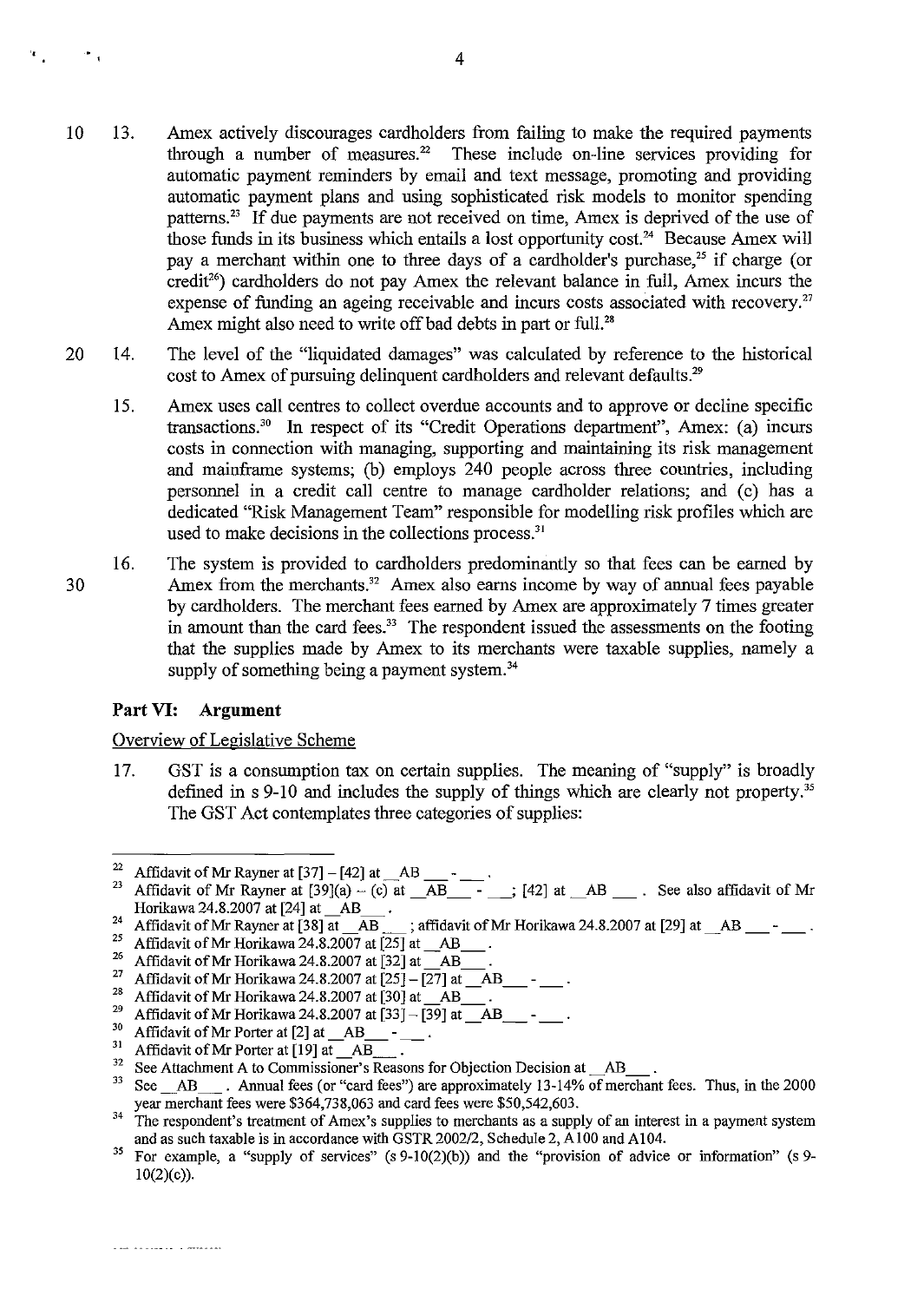(1) taxable supplies;

(2) input taxed supplies;

(3) GST-free supplies.

- 18. Liability for GST only arises in respect of taxable supplies. A taxable supply is made if the four matters in s 9-5 are satisfied, the first of which is that the supply is made "for consideration". Persons registered under the Act, whether or not they make taxable supplies, are entitled to an input tax credit if they acquire something for a creditable purpose: Division 11.
- 19. While there is no liability for GST on GST-free supplies (s 9-5), a supplier of GSTfree supplies is still entitled to input tax credits. A supplier of input taxed supplies is not entitled to an input tax credit to the extent that the relevant acquisition relates to making input taxed supplies:  $s 11-15(2)(a)$ . In contrast to the law in other jurisdictions which requires a nexus between an acquisition and the making of a taxable or GSTfree supply to allow an input tax credit,<sup>36</sup> the Australian GST regime reverses this onus and presumes that all acquisitions by registered entities are creditable unless there is a relationship with an input taxed supply. An obvious result of this is that receipts that are unrelated to any supply (such as damages) do not result in the denial of credits.
	- 20. Where a taxpayer makes both taxable (or GST-free) supplies and input taxed supplies, the GST on acquisitions is apportioned by reference to a formula in s 11-30(3), which turns on determining the "extent of creditable purpose".
- 30 21. Supplies which are input taxed are set out in Division 40 of the GST Act and include a "financial supply", $37$  which has the meaning given by the GST Regulations: s 40-5. The relevant structure of Division 40 of the GST Regulations is:
	- (a) Regulation 40-5.09 sets out what are "financial supplies". It includes the "provision, acquisition or disposal<sup>38</sup> of an interest" in or under a "debt, credit arrangement or right to credit".<sup>39</sup> Notwithstanding the broad definition of supply, a financial supply must be of a property interest.<sup>40</sup> The relevant supply must also be one made "for consideration".<sup>41</sup>
	- (b) Regulation 40-5.12 sets out what are not "financial supplies". It includes "the supply of something, or an interest in or under something, that is mentioned in an item in the ... table", namely  $-$  for present purposes  $-$  "a payment system".
	- (c) If a supply falls within both r 40-5.09 and r 40-5.12, the supply is not a "financial supply":  $r 40-5.08(2)$ .
	- (d) Schedules to the Regulations provide examples of what are financial supplies under r 40-5.09 and what are not financial supplies under r 40-5.12. However, in each case, the "description" in the regulation prevails if an "example" is

40

10

 $\sim$  .

<sup>&</sup>lt;sup>36</sup> For example, section 3A(1)(a) of the *Goods and Services Tax Act 1985* (NZ) only allows input tax credits where "goods and services are acquired for the principle purpose of making taxable supplies".

<sup>&</sup>lt;sup>37</sup> In terms of GST theory, it is generally accepted that there are certain kinds of activities where the basic system of output tax on supplies and input tax credits on acquisitions will not lead to taxation on the value added by each supplier in the chain. The most important example is said to be financial transactions of financial institutions: *HP Mercantile Pty Ltd v FCT* (2005) 143 FCR 553 at [16].

<sup>&</sup>lt;sup>38</sup> "Provision", "disposal" and "acquisition" are defined in  $\text{Tr } 40-5.03$ , 40-4.04 and 40-5.05 respectively.

<sup>&</sup>lt;sup>39</sup> Regulation 40-5.09(3), item 2.<br><sup>40</sup> Perulation 40.5.02

<sup>&</sup>lt;sup>40</sup> Regulation 40-5.02.<br><sup>41</sup> See r 40-5.09(1)(a)

See r 40-5.09(1)(a)(i).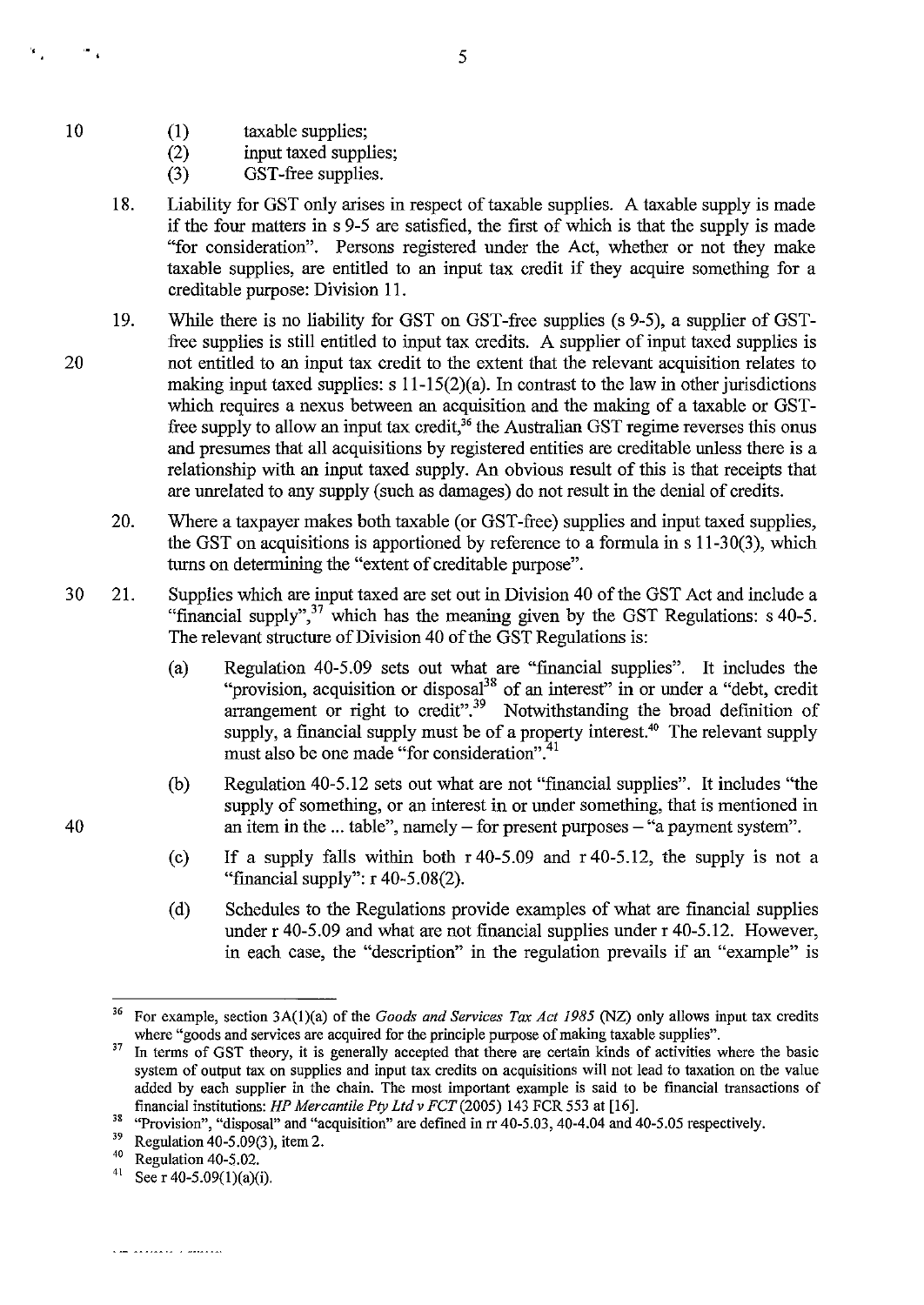$\ddot{\bullet}$ 

20

40

inconsistent with the description: notes to Schedules 7 and 8; s 15AD of the *Acts Interpretation Act 1901.* 

#### **Overview**

- 22. The system provided by Amex to facilitate the payments by consumers to merchants enables Amex to earn substantial commissions from merchants.<sup>42</sup> As noted in enables Amex to earn substantial commissions from merchants.<sup>42</sup> paragraph 16 above, the respondent issued the assessments on the footing that the supplies made by Amex to its merchants were taxable supplies, being a supply of something being a payment system and, accordingly, there was a GST liability in respect of those fees.<sup>43</sup> The majority held that the relevant supply by Amex to The majority held that the relevant supply by Amex to cardholders was the "right to present the card as payment for goods or services and incur a corresponding obligation to pay Amex at a later date<sup> $344$ </sup> and that this was a fmancial supply (under r 40-5.09), not being a supply of an interest in or under a payment system (under r 40-5.12).
- 23. The controversy arises because the Amex/merchant part of the card system is treated by the respondent, correctly, as giving rise to taxable supplies by Amex to its merchants, while the Amex/cardholder part of the card system is treated by the respondent, incorrectly, as only giving rise to input taxed supplies by Amex. The effect of this inconsistent treatment is that GST imbedded in acquisitions in connection with recovering amounts from cardholders is not able to be set off by way of input tax credit against the GST payable by Amex on its supplies to merchants:'
- 30 24. Amex accepts that where a credit cardholder chooses to defer payment of part of the monthly amount in accordance with the terms of his agreement with Amex and incur interest thereon, the interest is consideration for a fmancial supply. However, it contends that the GST component of the consideration it pays for acquisitions in connection with recovering amounts from cardholders reflecting the cost of goods and services acquired from merchants should be creditable against the GST payable on the commissions paid by the merchants.
	- 25. The effect of the decision of the majority is to treat all revenue/consideration derived from the cardholder as being attributable to the making of financial supplies, while in truth the default fees relate to the making of taxable supplies to merchants or otherwise have no relationship to any supply at all.
	- 26. This mismatch arises from the erroneous holding by the majority that the supply of "the right to present the card as payment for goods and services" did not involve the supply of an interest in a payment system but was instead to be treated wholly as a supply of a property interest in a right to credit. That conclusion was wrong in law and principle and leads to a loss of input tax credits when the costs of recovering amounts from cardholders are in truth part of the cost of earuing merchant commissions in respect of which GST is payable.<sup>46</sup>

 $\frac{1}{2}$   $\frac{1}{2}$   $\frac{1}{2}$   $\frac{1}{2}$   $\frac{1}{2}$   $\frac{1}{2}$   $\frac{1}{2}$   $\frac{1}{2}$   $\frac{1}{2}$   $\frac{1}{2}$   $\frac{1}{2}$   $\frac{1}{2}$   $\frac{1}{2}$   $\frac{1}{2}$   $\frac{1}{2}$   $\frac{1}{2}$   $\frac{1}{2}$   $\frac{1}{2}$   $\frac{1}{2}$   $\frac{1}{2}$   $\frac{1}{2}$   $\frac{1}{2}$ 

<sup>&</sup>lt;sup>42</sup> See Attachment A to Commissioner's Reasons for Objection Decision at  $\overline{AB}$ 

<sup>43</sup> The respondent's treatment of Amex's supplies to merchants as a supply of an interest in a payment system and as such taxable is in accordance with GSTR 200212, Schedule 2, AI00 and A104.

<sup>&</sup>lt;sup>44</sup> FC [174] and see FC [155], [181].

<sup>&</sup>lt;sup>45</sup> The GST payable on such supplies is  $1/11^{th}$  of the amount of the commissions received from merchants.<br><sup>46</sup> Strictly it is the supply to the merchant which is taxable with the tax being  $1/11^{th}$  of the consideratio

Strictly it is the supply to the merchant which is taxable with the tax being  $1/11<sup>th</sup>$  of the consideration for the supply, ie the commission.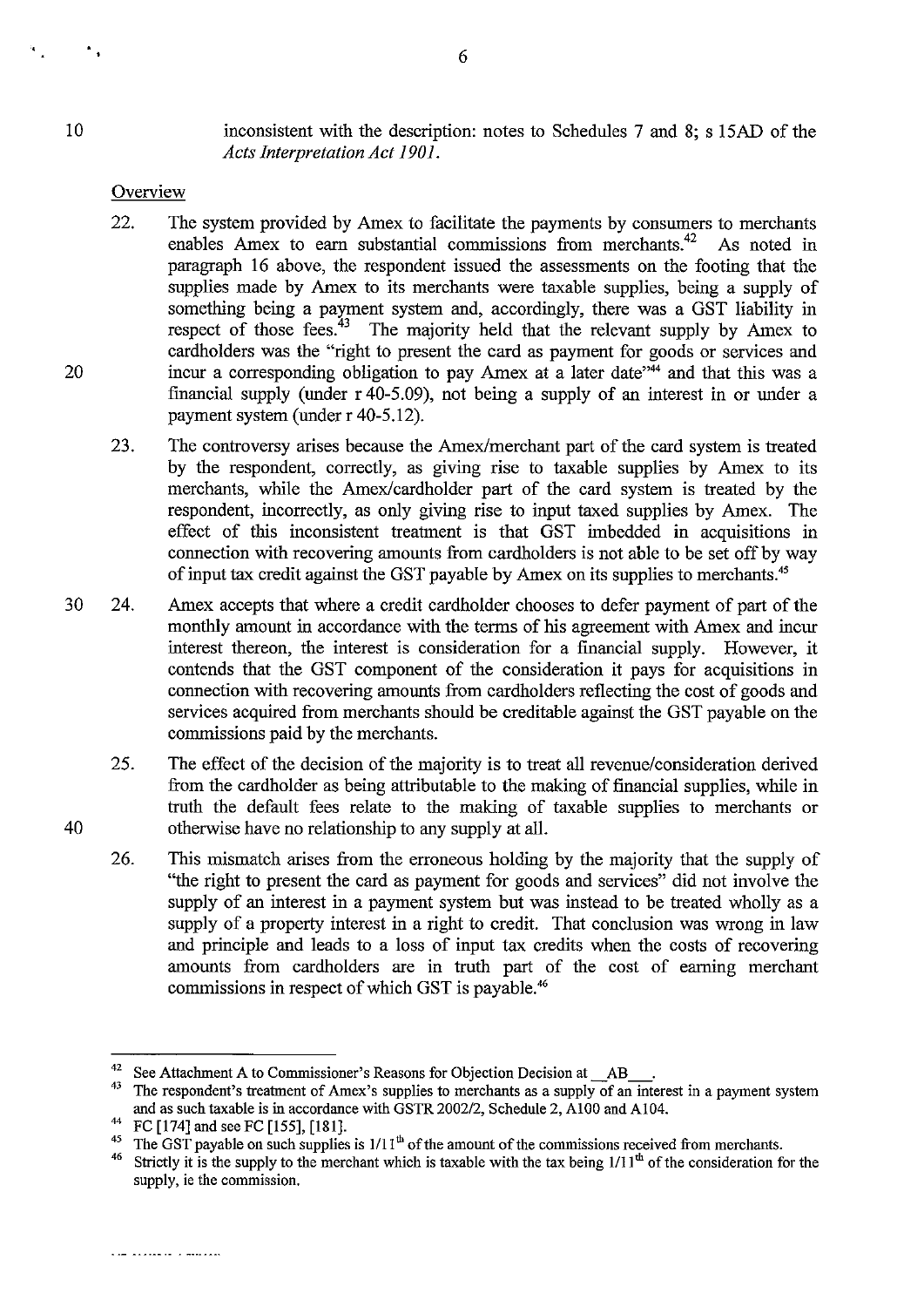- 10 Identification of the relevant supply by Arnex
	- 27. Arnex supplies the right to present the card on the terms set out in the cardholder agreement. The corresponding obligation incurred by the cardbo1der for the "right to present the card" is to pay Arnex on the due date. Arnex does not supply the cardholder's obligation to pay Amex.
	- 28. What Amex supplies is as follows:
		- (a) Arnex supplies cards to cardbolders which enable cardholders to purchase goods and services in accordance with the tenns and conditions of the card.
	- (b) Arnex supplies the cardholders and merchants with access to a payment system to facilitate the purchase of goods and services. Accordingly, when the cardholder presents a card to acquire goods or services from a merchant, Amex's promise to pay the merchant the amount of the transaction, less a commission, is activated. (There is no dispute that the commission paid by the merchant is consideration for a taxable supply in respect of which Arnex pays GST.) A fundamental part of the tripartite arrangements under which this supply to the merchant occurs is that the cardholder, rather than incurring a debt with the merchant, incurs a debt with Amex for the full amount of the relevant transaction. That debt is discharged on payment of the monthly That debt is discharged on payment of the monthly charge card statement or on full payment of the monthly credit card statement. That payment does not include any amount of interest.
	- (c) In the case of a credit cardholder who chooses to defer payment, Amex supplies that cardbolder with credit in consideration for the payment of interest. Apart from this circumstance, however, no interest is payable.

#### Payment System

- 29. It follows from the legislative overview above that, if the relevant supply falls within  $r$  40-5.12, then the supply is not an input taxed supply but is a taxable supply, and it is not necessary to detennine whether the supply is one contemplated by r 40-5.09: r 40- 5.08(2).
- 30. Under r 40-5.12, "the supply of something, or an interest in or under something" that is mentioned in the table to the regulation is not a fmancial supply. Item 4 in the table is "a payment system".
- 31. An "interest" is "anything that is recognised at law or in equity as property in any form":  $r 40-5.02$ .<sup>47</sup> This was referred to by the majority as a "property interest".
- 32. Importantly, the words "something, or an interest in or under something" in r 40-5.12 show that a supply of a payment system (as defined) is not limited to the supply of a property interest. This is consistent with the scheme of the Act which has a wide definition of "supply" not limited to property.<sup>48</sup>
- 33. The phrase "payment system" is defmed in the Dictionary to the Regulations to mean "a funds transfer system that facilitates the circulation of money, including any procedures that relate to the system".

30

40

20

 $\mathbf{r}_\mathrm{A}$ 

<sup>4&#</sup>x27; This may be contrasted with s 108-5(1) of the *Income Tax Assessment Act* 1997 which defines "asset" to mean "(a) any kind of property" or "(b) a legal or equitable right that is not property".

 $48$  Section 9-5.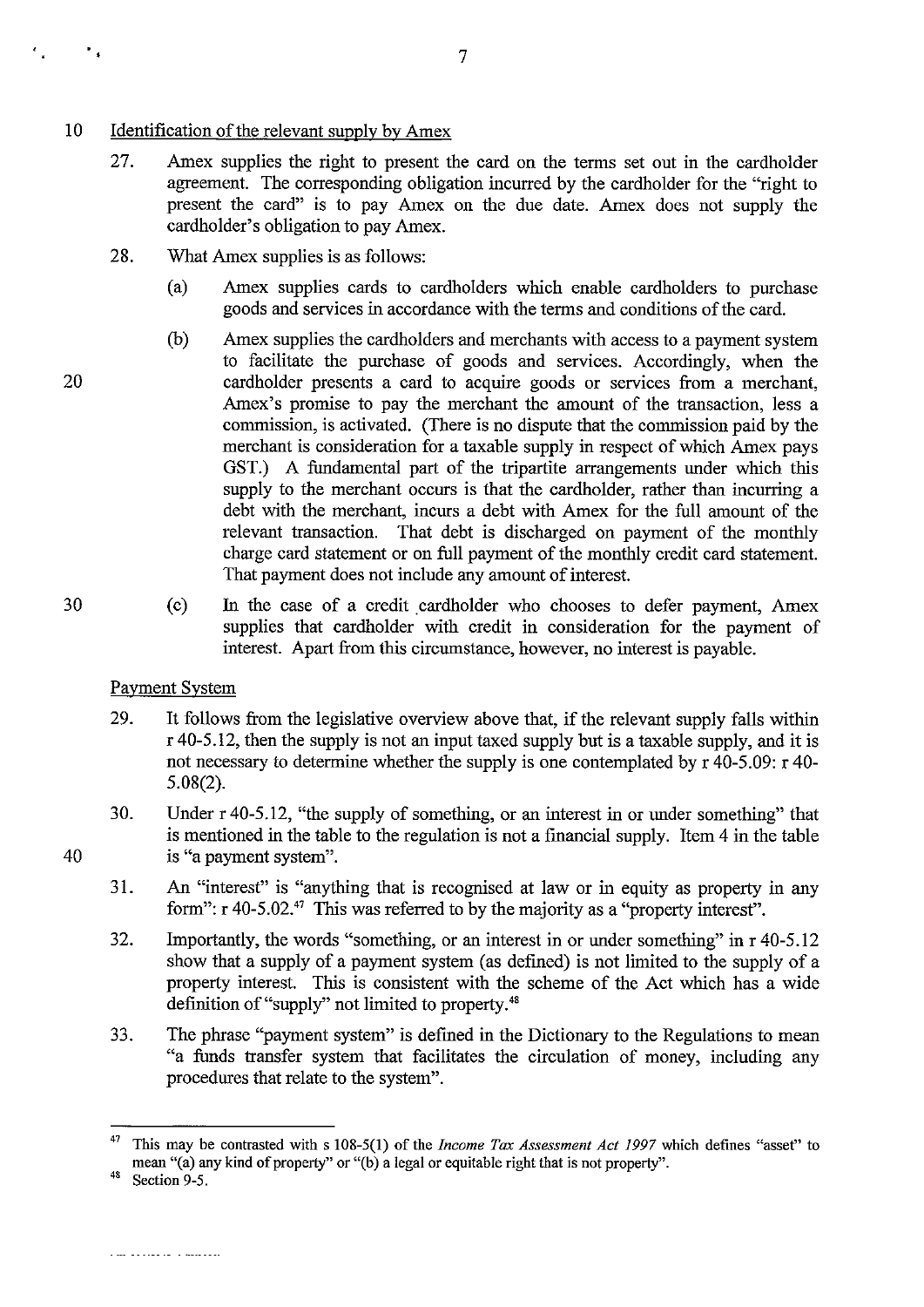- 10 34. The word "money" has the broad meaning given in the Dictionary to the GST Act (in Part 6-3) and includes "whatever is supplied as payment by way of: (i) credit card or debit card; or (ii) crediting or debiting an account; or (iii) creation or a transfer of the debt".
	- 35. The majority fundamentally misunderstood the critical question posed by the legislation. They incorrectly perceived the question to be whether Amex "supplies cardbolders with a property interest" in "a payment system": FC [173]. This fundamental misunderstanding is perhaps explained by confusing what is required under r 40-5.09 with what is required under r 40-5.12. The former requires the supply of a property interest (with the result that the supply of the property interest which is a fmancial supply will not be a taxable supply), the latter does not *require* such a supply. If the thing supplied comes within the items described in the table to r 40-5.12 it will be a taxable supply regardless of whether it constitutes a property interest. This critical difference between the two clauses was simply not appreciated.
	- 36. Regulation 40-5.12 does not require the supply of a property interest; it requires the supply of something, relevantly a payment system, *or* of a property interest in or under a payment system. **In** this regard, the majority erred in two respects:
		- (a) First, the majority failed to consider whether there was a "supply of something [namely] ... a payment system", as defined, and ought to have found that there was.
		- (b) Secondly, they erred in concluding that the relevant supply was not within r 40- 5.12 because it was not a supply of a property interest in a payment system.
	- 37. The Amex card system falls naturally within the definition of "a funds transfer system that facilitates the circulation of money". A supply of "a payment system" is made where there is a supply of a funds transfer system or "any procedures that relate to the system". The definition of "payment system" is broad, capturing the whole of a payment system and related procedures, not merely specific parts of the system.
	- 38. The decision in *Visa International Service Association v Reserve Bank of Australia*  (2003) 131 FCR 300 supports the conclusion that a "closed loop network system" (such as the present one) is regarded as a "payment system" for the purposes of the *Payment Systems (Regulation) Act* 1988 (Cth) which is defined in materially identical terms.<sup>49</sup>
	- 39. Dowsett J (at FC [65]) and Emmett J (at J [70]) held that the Amex card system constituted a payment system. The majority were prepared to assume it was a payment system: FC [172].
	- 40. The majority reasoned as follows:
		- (a) at FC [174]: The relevant thing supplied by Amex was "the right to present a card as payment for goods or services and incur a corresponding obligation to pay Amex at a later date".<sup>50</sup> This constituted a property interest in or under a credit arrangement for the purposes of r 40-5.09. However, the "GST scheme

20

 $\bar{\mathbf{r}}_i$ 

That Act defined "payment system" as "a funds transfer system that facilitates the circulation of money, and includes any instruments and procedures that relate to the system". The Reserve Bank treats the system as a "payment system" – see: Reserve Bank of Australia, Payment Systems Board, Annual Report 2004 at 8 at AB : RBA Media Release dated 24 February 2005 at AB ; RBA Media Release dated 24 February 2005 at AB

 $50\text{}$  See also: FC [148], [181].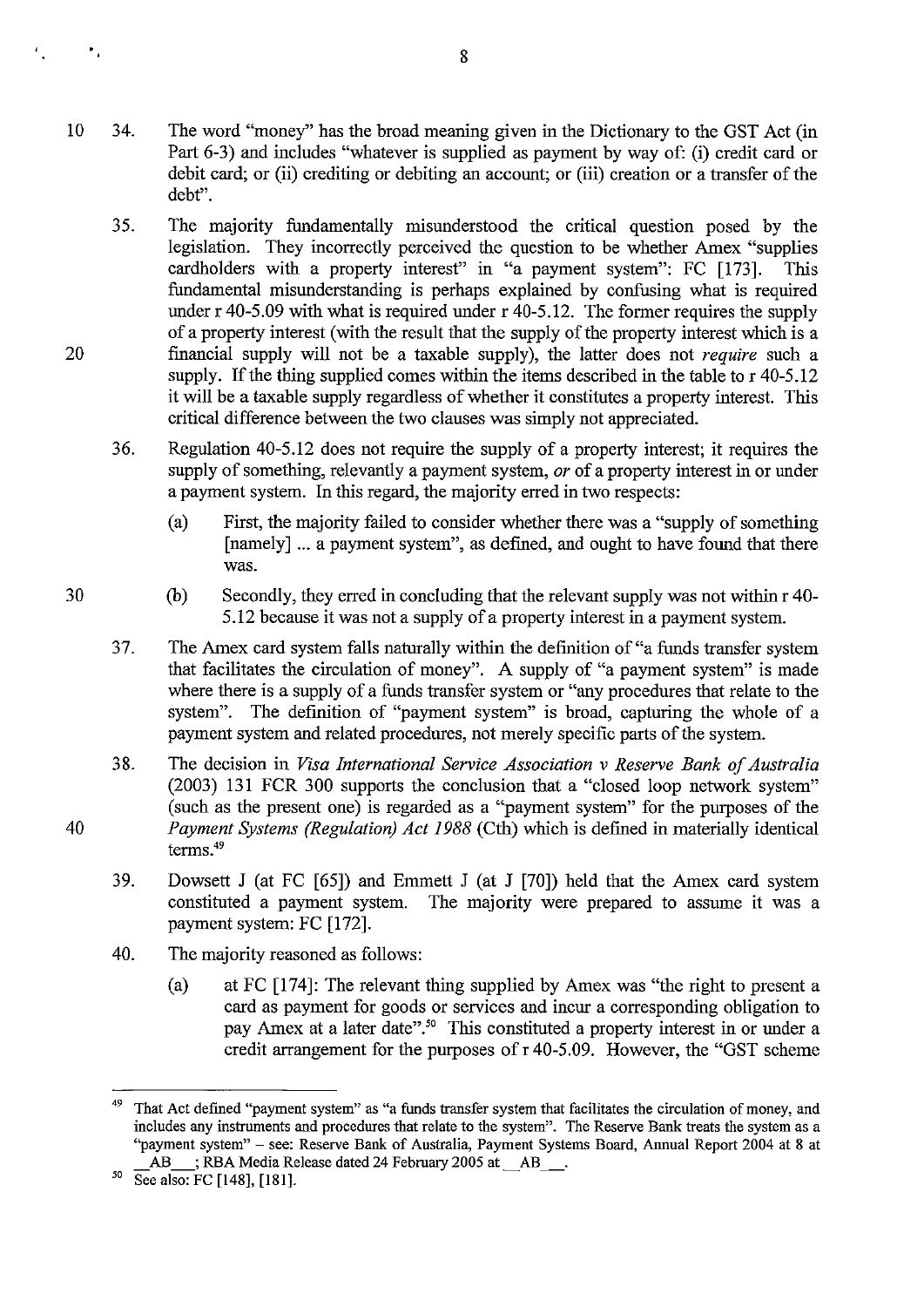$\mathbf{v}_\mathrm{a}$ 

does not evidence an intention that such an interest count as an interest in a payment system".

- (b) at FC [175]: The conclusion that such an interest does not count as an interest in a payment system was supported by the "examples of interests in a payment system provided in the [Schedule to the] Regulations".
- (c) at FC [176], [179]-[181]: All but one of the examples in Schedule 8 were explicitly phrased in terms of supplies by or to "participants" as opposed to "system operators". These examples were "especially helpful" because they "provide concrete examples of the kinds of relationship to a payment system that have the character of a property interest in or under the system". The examples indicated that one generally needed to be a "participant" to have a property interest. Cardholders were not "participants" and therefore did not have a relationship that had the character of a property interest.
- 41. This reasoning has a number of difficulties which are set out below:
	- (a) First, it is entirely premised on the erroneous conclusion that there needed to be a supply of a property interest under r 40-5.12. In fact, it was sufficient for there to be a supply of "something" or a property interest.
	- (b) Secondly, even on that misunderstanding of the scope of r 40-5.12, the question was whether there was a supply of a property interest in or under a payment system and its related procedures, not an analysis of the relationship between the cardholders and the payment system as a whole.
	- (c) Thirdly, if the right to present a card and "access the receipt of something in the nature of credit" (FC [174] and [181]) was a property interest under r 40- 5.09 it was also a property interest under r 40-5.12. It is implicit in the fmding of the majority that what they described as a right to credit (or the ability to present the card and pay Amex on receipt of the monthly statement) was a critical part of the payment system. The same set of contractual rights or obligations carmot be "an interest" for the purpose of deciding whether it was a supply of a credit arrangement or a right to credit, but not an interest for the purpose of deciding whether it was an interest in a payment system. The same definition of "interest" applies throughout. The majority adopted an inconsistent approach in its treatment of this issue. Precisely the same criticisms which the majority adopted to conclude that the identified supply was not an "interest" within the meaning of r 40-5.12 could have been, but were not, deployed for the same question when it arose in respect of r 40-5.09:
		- (i) The majority concluded that a cardholder's presentation of a card triggers the operation of the system but "a cardholder ... has no involvement in the system beyond this" and has "no real involvement with the system and probably no knowledge of its operation" and no "control over it" (at FC [180]). Those observations, if correct or relevant to the question of "interest", could equally have been, but were not, made when dealing with r 40-5.09. They are, however, not correct: the system exists to facilitate the cardholder's purchase; the cardholder controls what to purchase and triggers the system; the cardholder continues to participate in the system by receiving a monthly statement and then paying the relevant amount when required to do so.

30

20

40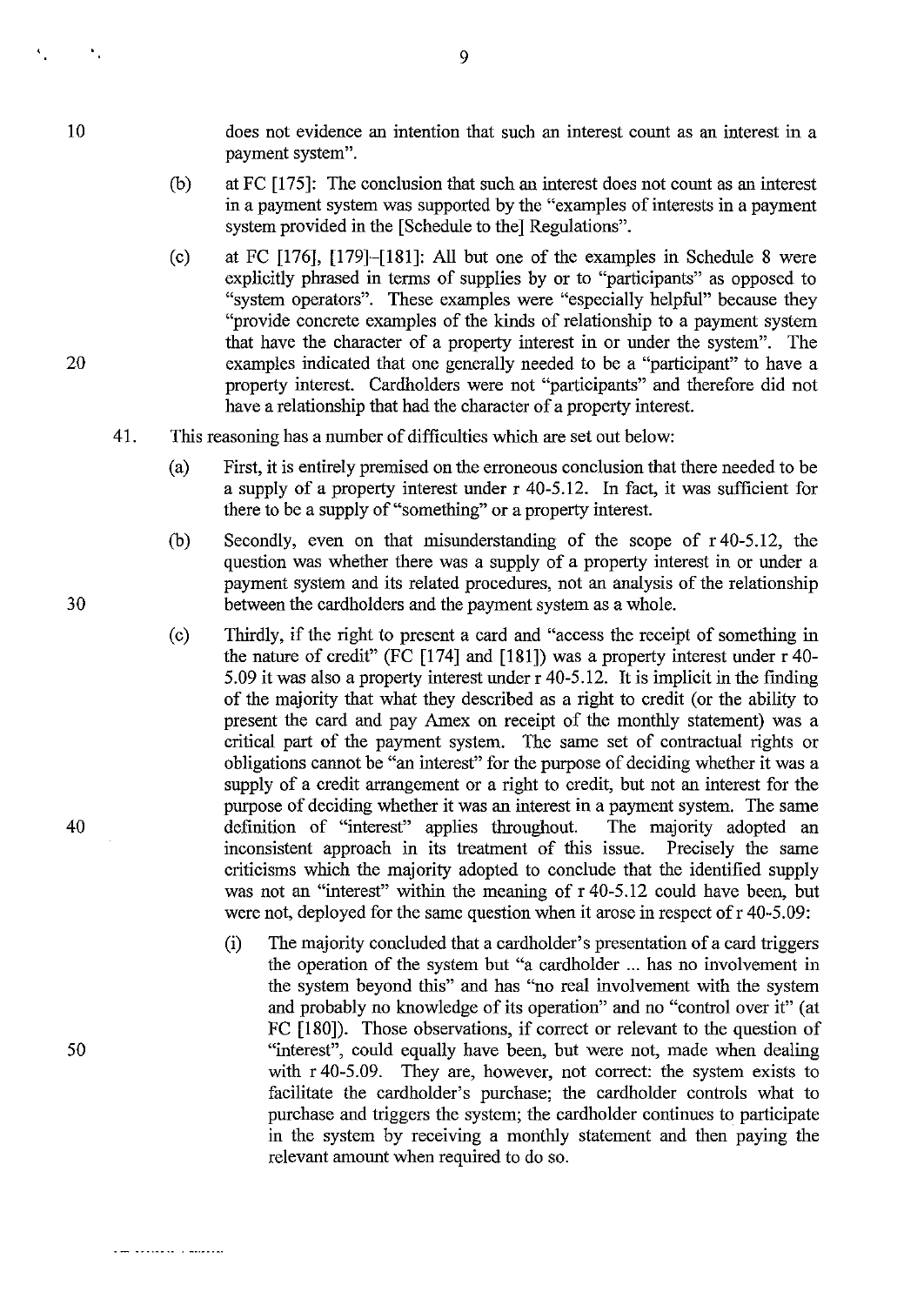$\mathbf{r}_i$ 

20

(ii) At FC [181], the majority said that the matters in (i) above can be "contrasted with a merchant who can rightly be described as a participant in the system". This is mere assertion. The cardholder is as obvious a participant as the merchant and Amex. Without the cardholder participating, the payment system is pointless.

10

- (iii) At FC [181], the majority said that even if Amex operates a "payment system", it does not supply "cardholders with an interest, enforceable at law or equity, in or under that system". As noted above, this was not the statutory question; it was sufficient under r 40-5.12 for there to be a supply of "something" and not necessarily a supply of a property interest. But even if it were necessary for there to be a supply of a property interest, the correct question was whether an interest was "recognised", not whether the interest so recognised was capable of "enforcement".<sup>51</sup> Their reasoning in this respect was different to and stricter than their reasoning as to what constitutes a property interest when that question arose under r 40-5.09.
- (d) Fourthly, contrary to FC [176] and [179], the examples set out in Part 2 of Schedule 8 are not examples "of [property] interests in a payment system" – they are examples of supplies of "something" or an interest in or under a payment system. The majority's analysis (FC [176]-[179]) of the examples proceeded from a wrong starting point. Contrary to what they said, it was not necessary to "combine the amorphous notion of 'payment system' with the vagaries of 'property"', a task which the majority saw as by "no means straightforward".
- (e) Fifthly, the examples cannot operate to alter the meaning of the regulation. There is no express statutory requirement for a supply of a payment system (or an interest in or under it) to be to a "participant" (nor is such a requirement to be implicitly divined from examples which are expressly subordinated<sup>52</sup> to the actual definition). The examples are just that. The fact that four out of five of the examples included the word "participant" is not a sound basis for determining the meaning of the statutory provision.
- (t) Sixthly, even if it were relevant to determine whether cardholders were "participants" in the payment system, they clearly were. The majority took the view that cardholders were not "participants", on the incorrect basis that their sole involvement in the system was to trigger its operation: FC [180]. The Dictionary to the Regulations defines a "participant, in a payment system" as "a person who is a participant in the system in accordance with the rules governing the operation of the system". The relevant rules are contained in two sets of bilateral contracts: (1) the merchant agreements, and (2) the cardholder agreements<sup>53</sup>. The participants in the payment system included the cardholders (the payers), the merchants (the payees), and Amex, which facilitates the payments (or the circulation of money as defined) by the payers to the payees.

30

40

<sup>51</sup> See, for example, *National Trustees Executors and Agency Co of Australasia Ltd* v *FCT* (1954) 91 CLR 540 at 583, per Kitto J.

<sup>&</sup>lt;sup>52</sup> See: notes to Schedule 8; s 15AD of the *Acts Interpretation Act 1901*.

*<sup>53</sup> American Express International Inc* v *CSR (Vic)* (2004) 10 VR 145 at [11]; *In re Charge Card Services Ltd*  [1989] Ch 497 at 509; *Customs and Excise Commissioners* v *Diners Club Lld* [1989]1 WLR 1196 at 1200-1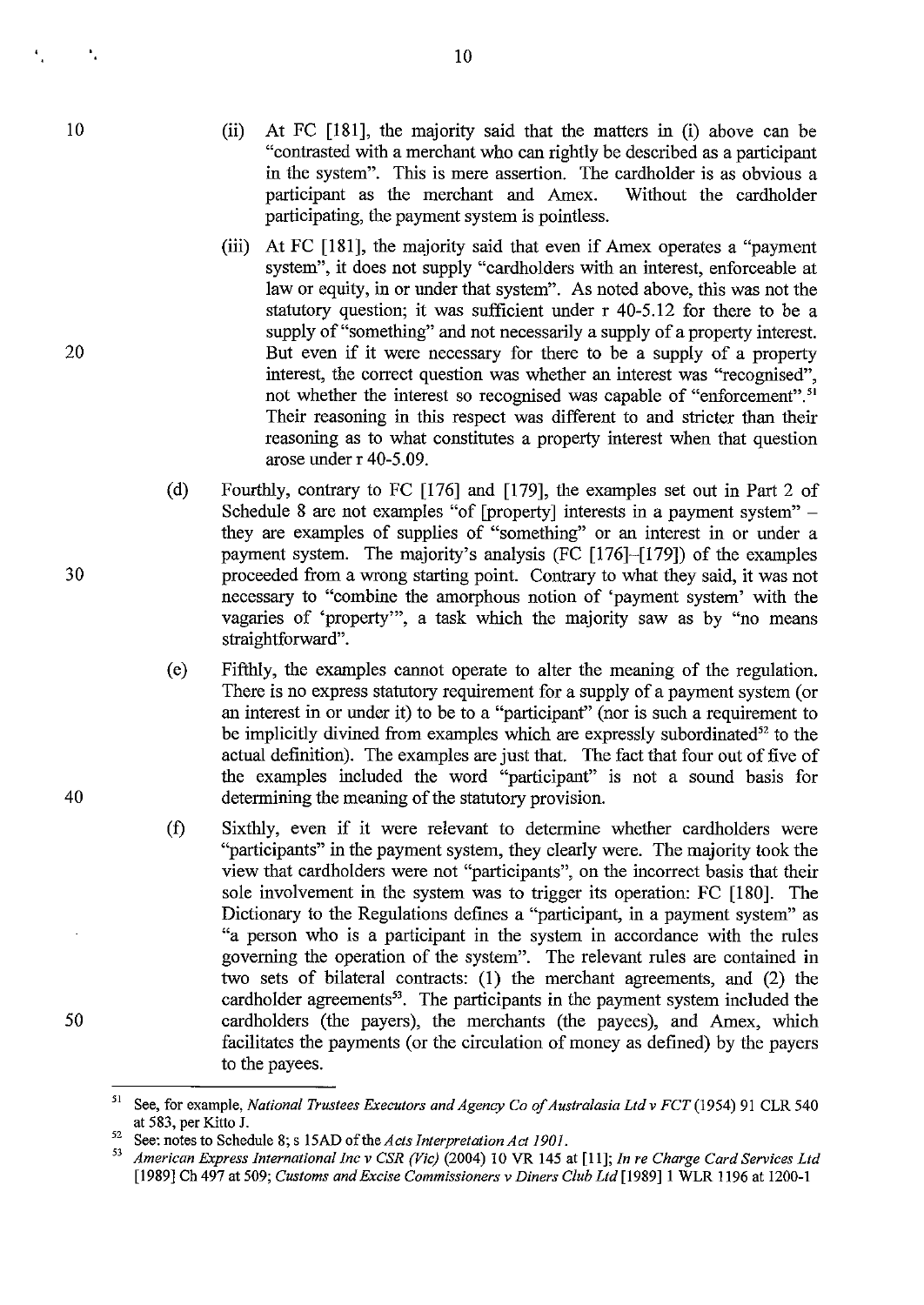- (g) Lastly, the majority asserted that their conclusion that the interest was not a property interest was "reinforced by statutory context": FC [182]. The only matter of statutory context referred to was their conclusion that, if r 40.5-12 applied, there would be "no room for the operation of [r 40.5-09]". That is incorrect. Regulation 40.5-09 applies to an interest in or under "a debt, credit arrangement or right to credit, including a letter of credit". Thus it clearly applies, to take a simple and obvious example, to ordinary loan transactions.
- 42. The conclusions of Dowsett J at FC  $[65]$  and Emmett J at J  $[70]$  that the supply was one within r 40-5.12 was correct and will see the GST imbedded in the costs of recovering amounts from cardholders set off against the GST on the taxable consideration received from merchants.
- 43. Further, if the relevant supply was a supply of a property interest within the meaning of r 40-5.09 as the majority concluded (but which was wrong for the reasons set out below), the majority erred in reaching the conclusion that the same supply was not the supply of a property interest in a payment system, but of some lesser interest. The contractual rights in each case were the same. There was no sound basis for concluding it "did not count"<sup>54</sup> in respect of a payment system, but did in respect of a right to credit.

Property interest, being "a credit arrangement or right to credit"

- 30 44. The majority considered that the relevant supply was "the right to present a card as payment for goods or services and incur a corresponding obligation to pay Amex at a later date": at FC  $[174]$ .<sup>55</sup> They considered this constituted the supply of a property interest for the purposes of  $r$  40-5.09, being a right to credit.
	- 45. The supplies which are made by Amex are set out in paragraph 28 above. It is only in the context of a credit card that Amex provides credit, which it does in exchange for interest. Otherwise, no interest is paid and the full transaction amount is payable on the due date.
	- 46. If the cardholder defaults in paying the full amount of the monthly charge card statement (or minimum amount of the monthly credit card statement), the default fees become payable. Those default fees are not consideration for the supply of the card, or of the right to participate in the system, or of the provision of credit. They are liquidated damages for breach of contract. There is a real distinction between a promise to pay an amount of liquidated damages by reason of a party not performing their obligations and a liability to pay by reason of default. The promise is made by all cardholders. The payment of liquidated damages is only made by those few who default.
		- 47. As noted in paragraph 21 above, for the "right to present the card" to be a financial supply, the following conditions must be satisfied:
			- (a) the right to present the card must be a property interest; and
			- (b) the right to present the card must be a right to credit that is provided for consideration.
		-

 $\overline{a}$   $\overline{a}$   $\overline{a}$   $\overline{a}$   $\overline{a}$   $\overline{a}$   $\overline{a}$   $\overline{a}$   $\overline{a}$   $\overline{a}$   $\overline{a}$   $\overline{a}$   $\overline{a}$   $\overline{a}$   $\overline{a}$   $\overline{a}$   $\overline{a}$   $\overline{a}$   $\overline{a}$   $\overline{a}$   $\overline{a}$   $\overline{a}$   $\overline{a}$   $\overline{a}$   $\overline{$ 

11

50

40

10

 $\ddot{\phantom{a}}$ 

 $\mathbf{r}_i$ 

 $^{54}$  FC [174]. See also FC [148].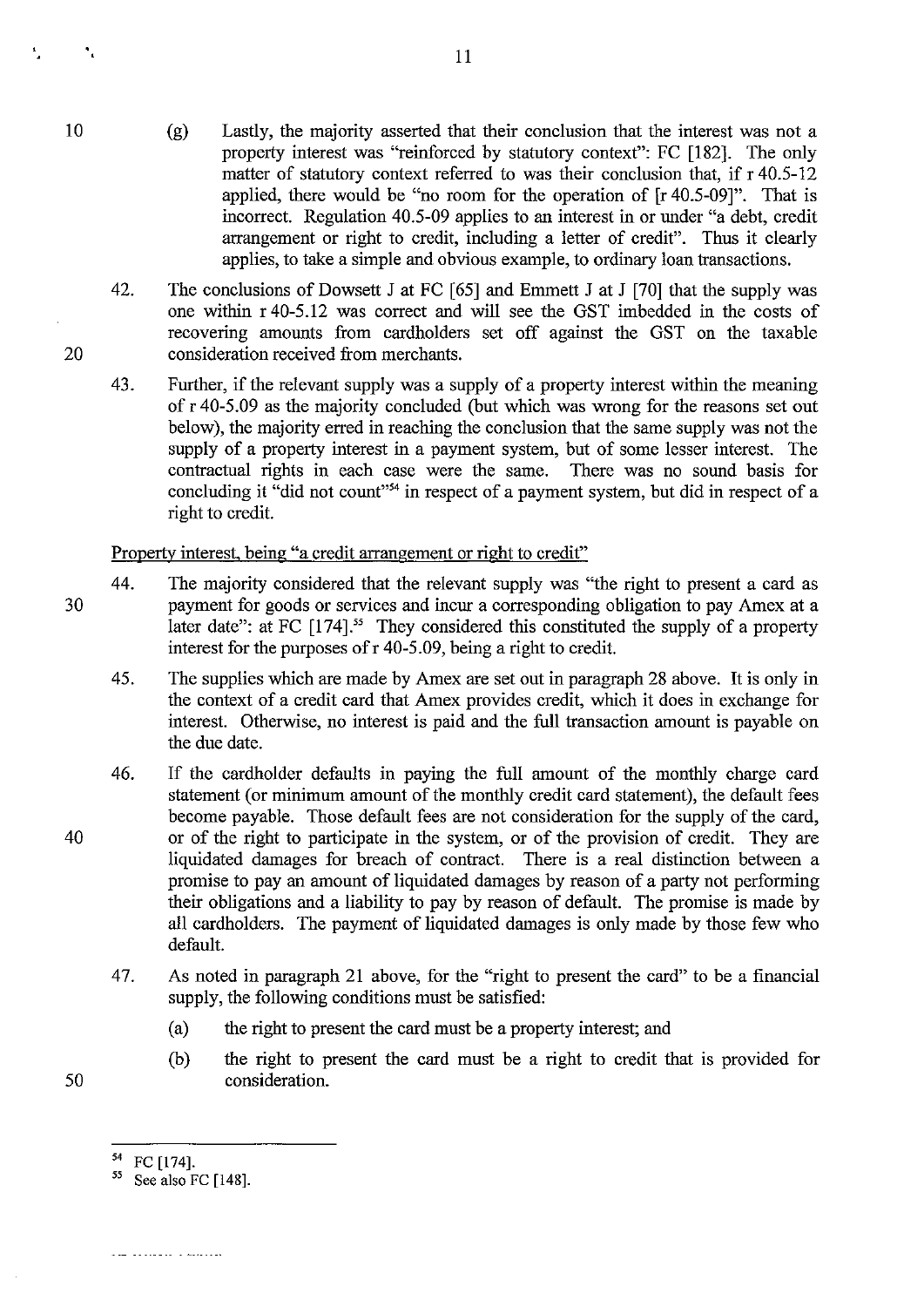- 10 48. Dealing with the second of these conditions first, if a cardholder chooses to use the card to acquire goods or services from a merchant with whom Amex has a merchant agreement:
	- (a) a debt due by Amex to the merchant arises for the cost of the goods or services, less the agreed commission; and
	- (b) a debt is due by the cardholder to Amex.
	- 49. A contractual obligation to pay Amex an amount on the due date (immediately on presentation of the monthly statement) is not traditionally regarded as credit. It involves no deferral of an obligation to pay.56 Less still could it be said to involve forbearance carrying interest.<sup>57</sup> If the majority was correct that there was a provision of credit, then any sale of goods with payment due at the end of the month (or on receipt of an invoice) would at least in part be a supply of a right to credit which would be input taxed, and as such would not attract GST. Such arrangements are commonplace.
	- 50. In any event, even if the ability to pay for the goods immediately upon receipt of the monthly account involves the provision of a right to credit, no consideration is paid for this convenience.<sup>58</sup> All that the cardholder pays Amex is the cost of the goods.
	- 51. As to the first condition, the majority concluded that the supply was a supply of a property interest in or under "a credit arrangement or right to credit": at FC [148].
	- 52. Their reasoning hinged upon their view that "it is apparent that the term 'interest' is referable to a very broad conception of property": FC [146]. This view was said to flow from:
		- (a) the text of the GST Act (especially ss 9-10 and 11-10) and the Regulations: FC [146];
		- (b) the examples of financial supplies in the table in r 40-5.09(3) which "would not fit the narrower definition of property urged by the respondents" and the examples of interests attached to  $r$  40-5.02: at FC [146];
		- (c) the definition of "real property" in the GST Act which includes purely personal rights that are not ordinarily considered proprietary at all: at FC [147].
- 40 53. However, a consideration of those matters does not lead to the conclusion that the definition of "interest" in r 40-5.02 is as broad as the majority thought, let alone that the right to present the card and incur an obligation to pay Amex was a property right supplied to the cardholder. The necessary effect of the majority's decision is that the personal contractual rights to participate in the facility offered by Amex constituted interests "recognised at law or in equity as property" in some form. The decision of Dowsett J to the contrary is to be preferred.
	- 54. As to the majority's reasoning set out in paragraph 52 above:
		- (a) The structure of the GST Act and Regulations (and the "text" of them) do not point to such a broad conception of property. The structure begins, in s 9-10,

20

÷.

*<sup>56</sup> Prime Wheat Association Ltd* v *Chief Commissioner of Stamp Duties* (1997) 42 NSWLR 505 at 512E, per Gleeson CJ; *American Express International Inc* v *CSR (Vic)* (2004) 10 VR 145 at [21], per Charles JA, with whom Chemov JA and Hansen AJA agreed.

<sup>&</sup>lt;sup>57</sup> Cf: *UG Insurances Ply Ltd v Commissioner of Stamp Duties (NSW)* (1973) 128 CLR 353 at 360.6.<br><sup>58</sup> Cf: r 40-5 09(1)(2)(i)

Cf:  $r 40-5.09(1)(a)(i)$ .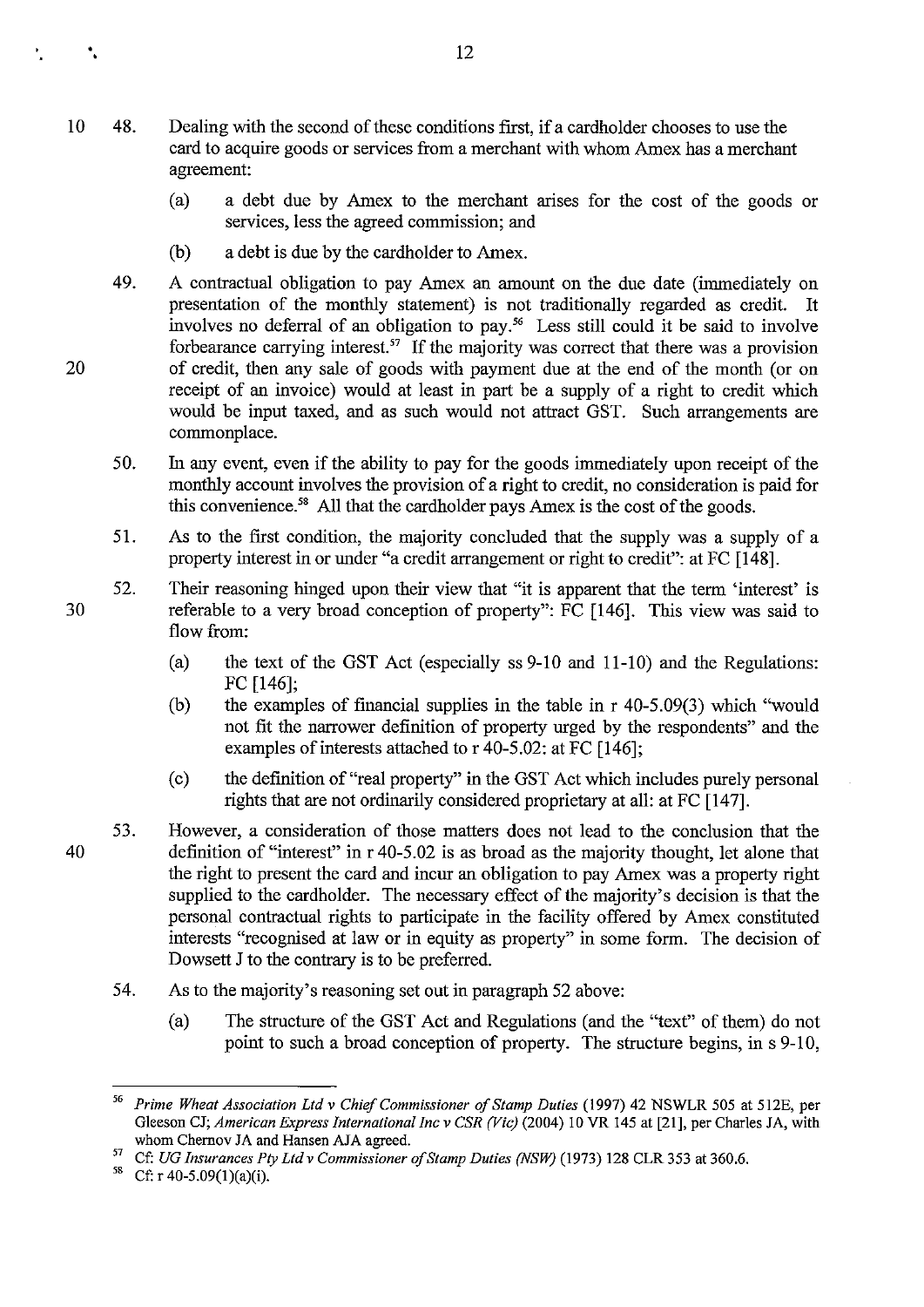by casting the net as to what constitutes a "supply" very broadly. Next, for the supply to be a "taxable supply" it must, inter alia, be "for consideration": s 9-5. That section specifically carves GST -free and input taxed supplies out of what would otherwise be taxable supplies. A "fmancial supply", being an input taxed supply, is subject to a specific regime under which the relevant supply must be of an interest, recognised at law or in equity as property, in one of the specified matters in r 40-5.09. If the supply is a supply of "something" in r 40- 5.12 (or a supply of a property interest in such a matter) the supply is an ordinary taxable supply; in that case it is not necessary (contrary to the majority's understanding) for there to be any property interest. Nor is it necessary for it to be "for consideration". The carve out is thus specifically directed at identifying supplies "for consideration" of particular interests which are interests recognised at law or in equity as property. That structure does not suggest that what would ordinarily be understood as personal contractual rights were intended to constitute property interests within the meaning of r 40-5.09.

- (b) The majority's assertion at FC [146] that the items in the table to r 40-5.09(3) are examples of financial supplies reveals another fundamental misunderstanding of the way in which the legislation operates. They are not examples of financial supplies at all. The table sets out matters in or under which there must be a supply of an interest which is recognised at law or in equity as property. The "items" themselves are not examples of a property interest; rather, the "items" serve to identify the subject matter in respect of which an interest recognised as property must exist in order for there to be a "financial supply". As to the examples recorded at  $r$  40-5.02, first, they cannot control the meaning of the section,<sup>59</sup> and secondly, they are examples of interests which are capable of being recognised at law or in equity as property interests. Thus:
	- (i) a debt  $-$  may be described as property as noted by Dowsett J at FC [46].<sup>60</sup> A specifically enforceable right to credit, such as might arise under an agreement to lend, may also be capable of bearing the description "property";
	- (ii) an interest conferred under a public or private superannuation scheme beneficiaries<sup>61</sup> in trusts may have interests capable of the description "property": 62
	- (iii) a mortgage over land or premises - at common law a mortgage operates as a transfer of title in the land to the mortgagee $^{63}$  and under the Torrens Title legislation a mortgage has the effect of securing an interest in the land;<sup>64</sup>

40

30

10

• •

<sup>59</sup> Cf: s 15AD of the *Acts Interpretation Act 1901* (Cth).

<sup>60</sup> referring to *McCaughey* v *Commissioner of Stamp Duties* (1945) 46 SR (NSW) 192 per Jordan CJ at 201; *Mutual Pools* & *Staff Ply Lld* v *The Commonwealth* (1994) 179 CLR 155 per Brennan J at 176; and *FCT* v *Orica Ltd* (1998) 194 CLR 500, per Brennan CJ at 522. See also: *English Scottish and Australian Bank* v *Commissioners of Inland Revenue* [1932] AC 238.

<sup>6!</sup> Cf: s 10 ofthe *Superannuation Industry (Supervision) Act* 1993 (Cth).

<sup>62</sup> Cf: *CPT Custodian Ply Lld* v *Cmr of State Revenue* (2005) 224 CLR 98 (unit trust); *Kennon* v *Spry (2008)*  238 CLR 367 (discretionary trust).

*<sup>63</sup> Santley* v *Wilde* [1899]2 Ch 474 per Lindley MR; *Waldron* v *Bird* [1974] VR 497 at 201 per Gillard J.

<sup>64</sup> See, for example, s 57 of the *Real Property Act 1900* (NSW) and s 74 of *Transfer of Land Act 1958* (Vic),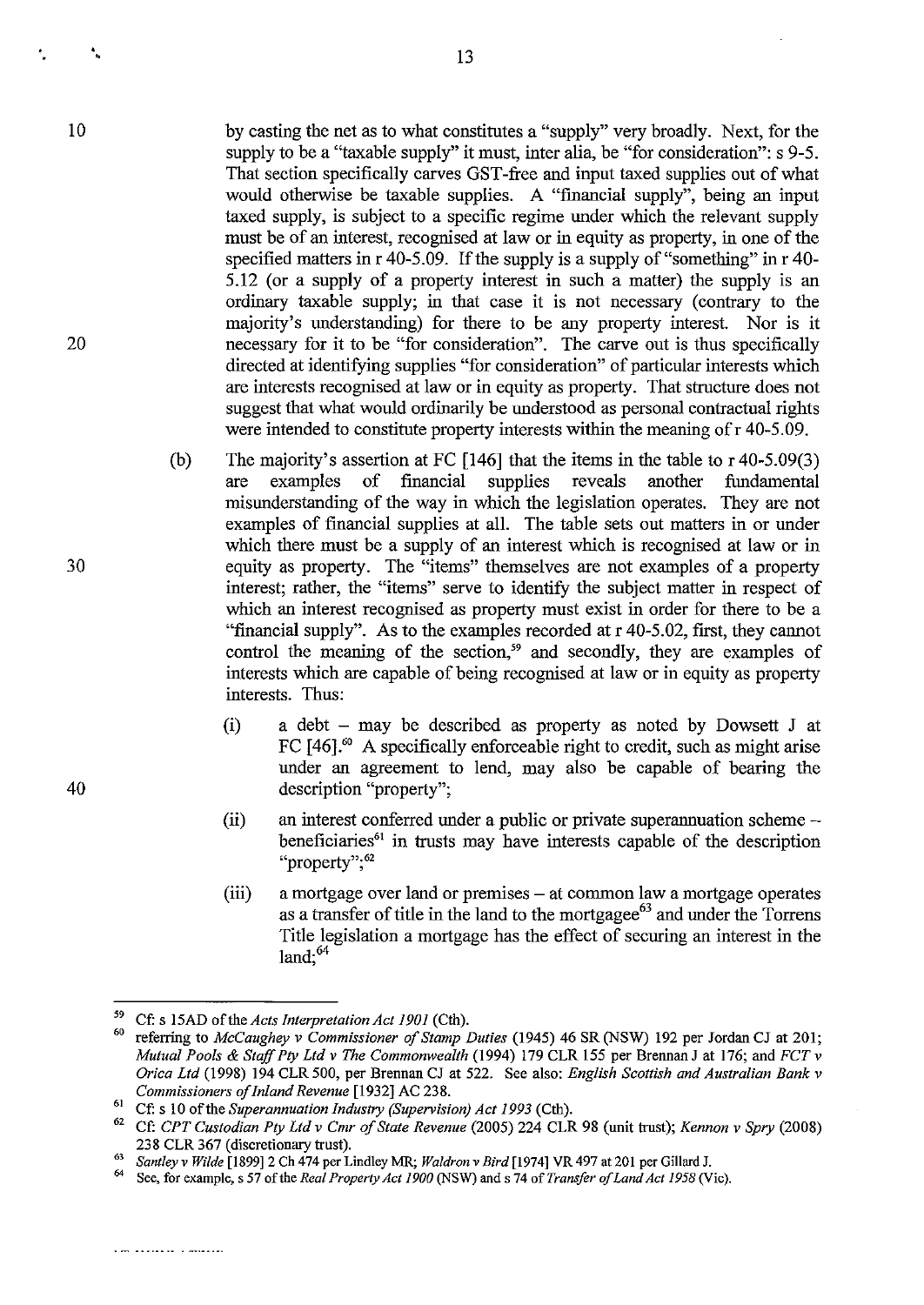20

- (iv) a right under a contract of insurance or guarantee - guarantees and indemnities, being contractual promises, are legal choses in action.<sup>65</sup> The benefit of them is generally assignable at law<sup>66</sup> and in equity.<sup>67</sup> Such rights are capable of bearing the description "property"<sup>68</sup>;
- (v) a right to receive a payment under a derivative  $-$  "Derivative" is defined in the Dictionary to the *Regulations* as "an agreement or instrument the value of which depends on, or is derived from, the value of assets or liabilities, an index or rate". A right to receive payment under such agreement or instrument is a chose in action, capable of assignment and capable of bearing the description "property";
- (vi) a right to future property  $-$  can be a species of property in equity, particularly where such a right is assignable in equity.<sup>69</sup>
- (c) The meaning of the phrase "real property" is of no obvious assistance when interpreting what is meant by the word "property" in r 40-5.02. First, "real property" is specifically defined in the dictionary to the GST Act. That definition expressly contemplates that real property includes, inter alia, "any interest in or right over land" and a "personal right to call for or be granted any interest in or right over land". It was, accordingly, wholly inappropriate to suggest that the meaning of "real property", which is expressly defined to include personal rights, indicates that "property" recognised at law or in equity in r 40-5.02 is used broadly to encompass matters which are not traditionally regarded as property. Secondly, "real property" is subject to a special regime in the GST Act which makes it unhelpful as a tool for determining the meaning of r 40-05.02.
- 55. The first inquiry thrown up by r 40-5.09 is an inquiry into what is supplied. For the interest to constitute property there must be a sufficient "degree of power that is recognised in law as power permissibly exercised over the thing".70 Where a number of rights and interests in a particular thing are supplied it may be that some are property interests and some are not; or it may be that the bundle of rights<sup>71</sup> constitutes the thing supplied and the question is whether that bundle of rights constitutes a property interest.
- 56. For an interest to be recognised as property, rather than a personal interest, it must generally: (1) be defmable or identifiable; (2) be capable of transfer, assignment or assumption by third parties; (3) have some degree of permanence or stability.<sup>72</sup> Other matters relevant to a consideration of whether a right or interest is recognised as property include: (4) the power to recover the property the subject of the interest (or the income from it) as opposed to the recovery of compensation; (5) the availability of

<sup>68</sup> Cf: *CGU Insurance Ltd v One. Tel Ltd (in liq)* (2010) 268 ALR 439; (2010) 84 ALJR 576.

30

*<sup>65</sup> Loxton v Moir* (1914) 18 CLR 360.

*<sup>66</sup> Conveyancing Act* 1919 (NSW), s 12; *Property Law Act 1958* (Vie), s 134.

<sup>67</sup>*Holroydv Marshal!* (1862) 10 HL Cas 191; *Anningv Anning* (1907) 4 CLR 1049 at 1058.

<sup>69</sup> See: Meagher, Heydon, Leeming, *Equity: Doctrines* & *Remedies,* 4th Ed (2002), at [6-195].

<sup>70</sup>*Yanner v Eaton* (1999) 201 CLR 351 at [17], per Gleeson CJ, Gaudron, Kirby and Hayne JJ.

<sup>71</sup>Cf: *Yanner v Eaton* (1999) 201 CLR351 at[17].

<sup>72</sup> See: *National Provincial Bank Ltd v Ainsworth* [1965] AC 1175 at 1247-8, per Lord Wilberforee; *The Queen v Toohey; ex parte Meneling Station Pty Ltd* (1982) 158 CLR 327 at 342, per Mason J (with whom Gibbs CJ and Brennan J agreed); *ICM Agriculture Pty Lld* v *Commonwealth* (2009) 240 CLR 140 at [197], per Heydon J.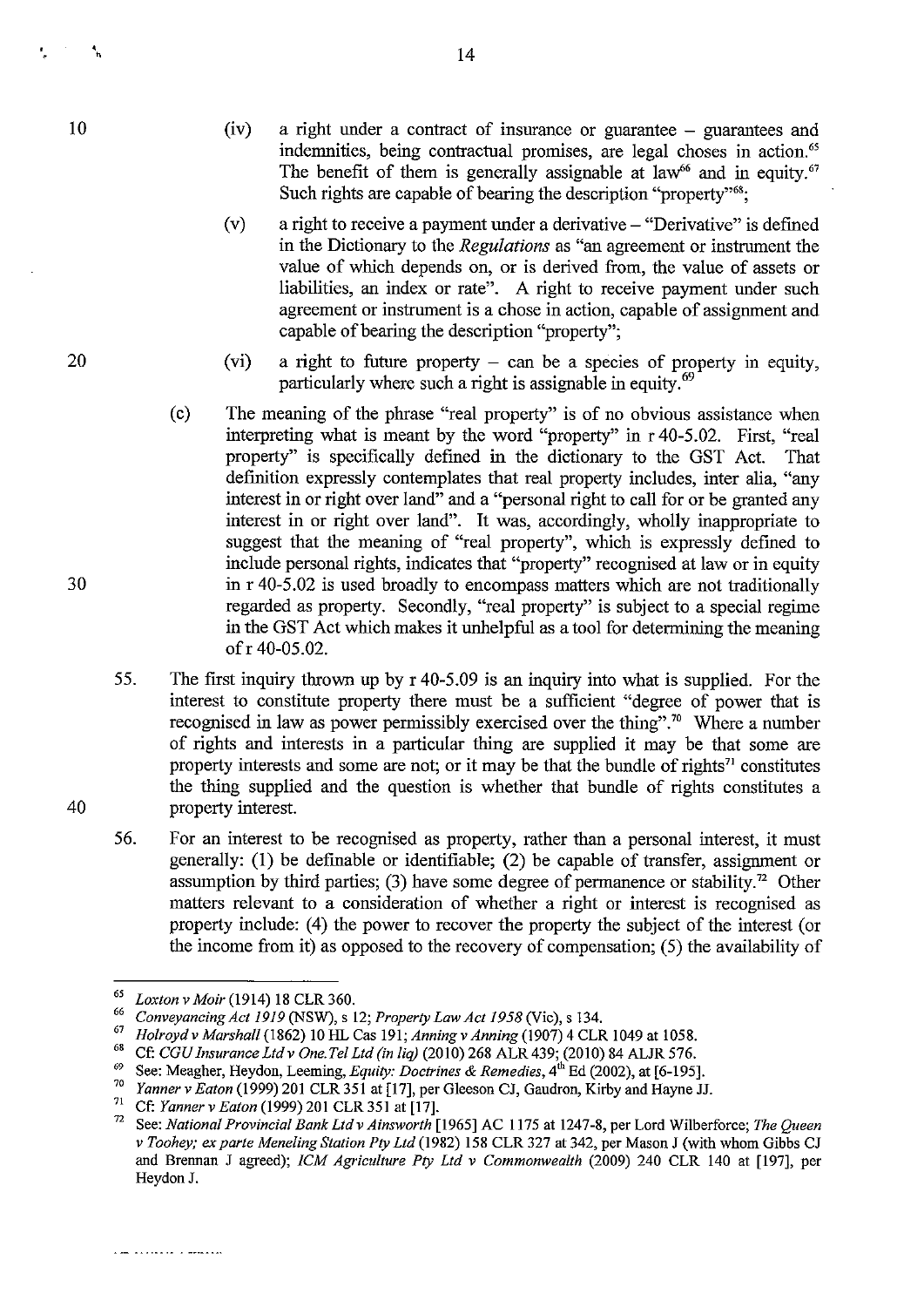- 10 remedies in respect of the interest against third parties; (6) the extent to which the interest may be displaced in favour of competing interests or dealings.<sup>73</sup>
	- 57. The ability to present a card for the payment of goods or services and incur an obligation to pay the transaction amount to Amex at a later date is not a proprietary right in any form whatsoever. The right to use the card is determinable at will by Amex.<sup>74</sup> The cardholder has no contractual (or other) right to compel the merchant to accept the card as payment. Nor, assuming a cardholder and merchant agree with each other to transact by card, is Amex bound to facilitate that payment. In particular it is not contractually bound to the cardholder to do so. Automated procedures triggered at point of sale may result in the transaction being declined, either automatically or after request.<sup>75</sup> The holder may not transfer or assign the right to use the card. Whilst the cardholder has possession of the card, the card remains the "property" of Amex at all times.<sup>76</sup> A cardholder acquires no interest in the facility provided by Amex, but acquires a non-assignable personal contractual right to use the services provided in accordance with the agreed terms and conditions; the cardholder has access to the facility but does not control it.<sup>77</sup>
	- 58. The supply of a right to credit, which arises in the case of use of a credit card if a cardholder exercises his or her right to defer payment to Amex, is a quite separate supply, the consideration for which is the payment of interest. The majority characterised the supply by reference to the broader arrangements which exist between the parties, rather than acknowledging the existence of separate supplies and addressing them appropriately. Why the supplies should be so conflated was not explained.
	- 59. Cardholders make three distinct categories of payment relevant for present purposes:
		- (i) the annual fee which is paid for the issue of the card;
		- (ii) interest, which only arises in respect of credit cards in the event a cardholder chooses to defer payment, and is for an input taxed supply;
		- (iii) default fees which are not paid for any supply by Amex. These amounts become payable upon breach of contract by the cardholder and are liquidated damages. The default fees are not paid for the issue of the card but are paid separately as a consequence of default.
	- 60. It is not sufficient that it can be said that the default fees (in issue in this case) were made in the context of a broader arrangement which may happen to include a "fmancial supply". There are many examples in commerce where a transaction will involve both a taxable supply and a financial supply. These are commonly called mixed supplies.<sup>78</sup> For example, goods may be sold for a price payable at the end of the month with an option to the purchaser to defer the payment for a period and incur interest. The transaction whereby the goods are sold does not become a financial

30

20

• «

 $\mathbf{u}$  and  $\mathbf{J}_{\mu\nu}$ 

<sup>73</sup> See: Meagher, Heydon, Leeming, *Equity Doctrines* & *Remedies,* 4th Ed (2002), at [4-015].

<sup>&</sup>lt;sup>74</sup> Clause 7 (charge card) at ABB 87; Clause 11 (credit card) at ABB 100.<br><sup>75</sup> Affidavit of Mr Harilanus 24, 8,2007 at [24] at  $\Delta$ B

<sup>&</sup>lt;sup>75</sup> Affidavit of Mr Horikawa 24.8.2007 at [24] at  $\_\_A^{76}$  Cl 9 of the Charge Card Terms and Conditions at

<sup>76</sup> Cl 9 of the Charge Card Tenns and Conditions at \_ AB\_; cl 13 of the Credit Card Tenns and Conditions  $at$ <sub> $AA$ B</sub> $.$ 

<sup>&</sup>lt;sup>77</sup> Cf the decision of Dowsett J at FC[39] at AB  $\ldots$ 

<sup>78</sup> See *Sea Containers Ltd* v *Customs and Excise Commissioners* [2000] BVC 60; cf *British Airways plc* v *Customs and Excise Commissioners* (1990) 5 BVC 97; GSTR 200118 at [40]ff; *FCr* v *Luxottica Retail Australia Pty Ltd[2011]* FCAFC 20.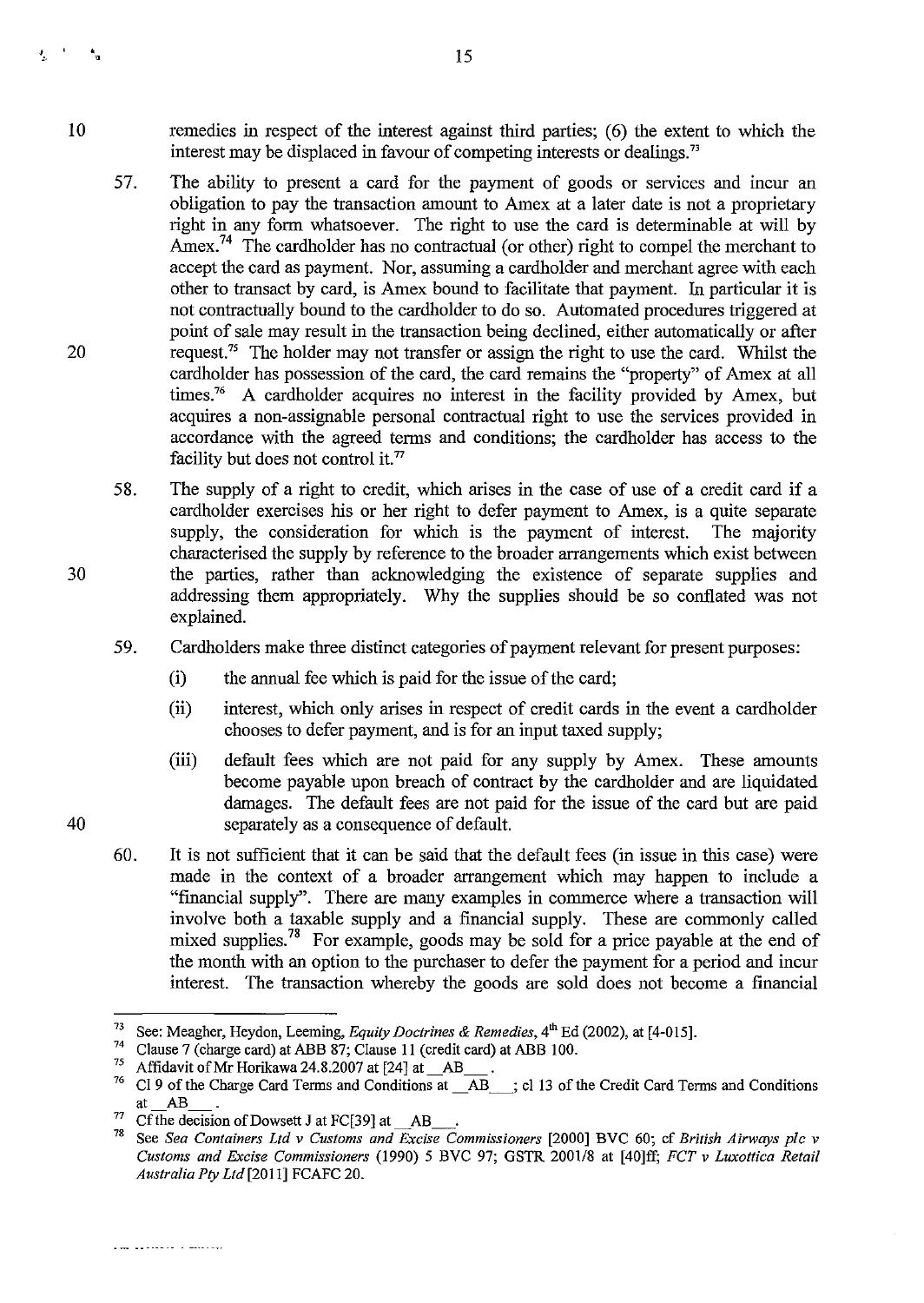- supply because of the option to defer payment. It will be a taxable supply insofar as the purchase is concerned and a financial supply if the purchaser elects to defer payment.<sup>79</sup> This is in substance what occurs in the present case. Save where a credit cardholder elects to defer payment and incur interest, the system simply provides a method of paying for goods on receipt of each monthly statement.
- 61. Once it is recognised that the merchant fees are consideration for a taxable supply, it would be a result inconsistent with the object and structure of the GST law for the denial of input tax credits in connection with costs associated with recovering amounts from cardholders who are in defanlt.

#### The Respondent's Amendment Application to the Full Court of the Federal Court

- 20 62. On 13 April 2006 the respondent issued a "Compliance Activity Report"<sup>30</sup> (which represented the final report arising from an audit conducted by the respondent) and Notices of Assessment.<sup> $\hat{s}$ </sup> The principal issue dealt with in the audit was whether there had been a correct apportionment of acquisitions made in order to calculate the input tax credit entitlements of the Amex GST group.<sup>82</sup> The Compliance Activity Report stated that the respondent considered that late payment and delinquency "fees represent consideration for an input taxed financial supply made by [Amex] and should be treated accordingly in any apportionment calculations".<sup>83</sup> Later in the report, this conclusion – that such fees were consideration for an input taxed supply – was noted to be "consistent with the [Commissioner's] rulings".<sup>84</sup>
- 30 63. Understandably, Amex framed its objections to the Notices of Assessment by reference to the reasoning adopted by the respondent in the Compliance Activity Report. Thus, the principal ground was that the assessments were excessive because "the payments of liquidated damages ... and late payment fees ... were not consideration for any supply or were not consideration for an input taxed supply".<sup>85</sup>
	- 64. Both parties conducted the trial on the basis that the issue, insofar as the numerator in the formnla was concerned, was whether the defanlt fees were "consideration for" a supply, and, if so, whether they were consideration for an input taxed supply. The opening sentence of each party's written submissions at trial stated that the primary question for resolution by the trial judge was whether the defanlt fees were consideration for an input taxed supply. In opening, Counsel for Amex expressly stated that the issue was whether the default fees were "consideration for an input taxed supply" and noted that the parties agreed "that the term 'consideration for an input tax $[ed]$  supply' equated to the phrase 'revenue derived from input tax $[ed]$ supplies' in the formula".<sup>86</sup> There was no demur. None of this was surprising given a supply cannot be a financial supply without it being made "for consideration". $87$  Thus equating revenue with consideration for the relevant supply ensured its application was consistent with the scheme of the GST Act and Regnlations.

10

ł.

 $\mathbf{r}$ 

 $79$  A hire purchase agreement is a classic example of a mixed supply. " AB SI - AB --

A hire purchase agreement is a classic example of a mixed supply.<br>  $\frac{AB}{AB}$   $\frac{AB}{AB}$   $\frac{AB}{2}$  .

<sup>&</sup>lt;sup>83</sup> Compliance Activity Report at page 5.2 at  $\overrightarrow{AB}$ . See also page 8.1 at  $\overrightarrow{AB}$ .

<sup>&</sup>lt;sup>84</sup> Compliance Activity Report at page 7.7 at  $\_\text{AB}$ .

 $\frac{85}{25}$  See Amex Objection paragraph 9 at  $AB$ ,  $\overline{AB}$  ; Amex Wholesale Objection paragraph 12 at  $AB$ . 84<br>
84<br>
Compliance Activity Report at page 7.7 at  $\_AB$ .<br>
85<br>
86 Amex Objection paragraph 9 at  $\_AB$ , Amex Wh<br>
86 T2.40 at  $\_AB$ , T3.5 at  $\_AB$ , T5.44 at  $\_AB$ <br>
87 See r 40-5.09(1)(a)(i).

 $^{86}$  T2.40 at  $AB$ ; T3.5 at  $AB$ ; T5.44 at  $AB$ .<br><sup>87</sup> See r 40-5.09(1)(a)(i).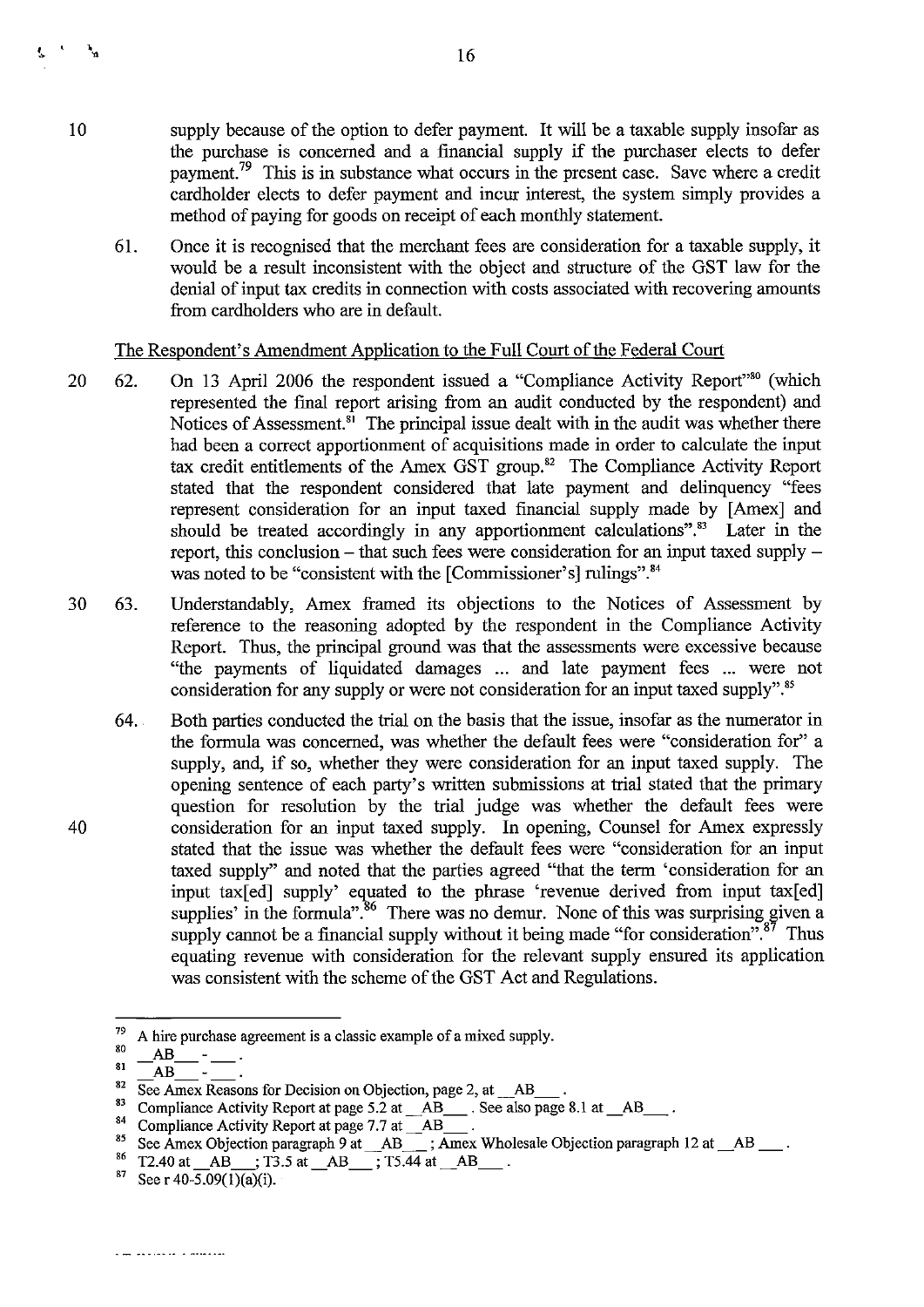- 10 65. On appeal to the Full Court the respondent (the appellant before the Full Court) sought leave to amend his grounds of appeal in order to expand and change a fundamental basis upon which the parties had conducted themselves to that point. The majority granted that leave.<sup>88</sup>
	- 66. The respondent's argument in support of his application to amend his grounds of appeal that this "apparent misunderstanding" was brought about by the conduct of Amex was correctly described by Dowsett J (at FC [73]) as "patently incorrect". The respondent's Compliance Activity Report demonstrates that Dowsett J was correct in this respect. His Honour would have refused leave to amend.<sup>89</sup>
- 20 67. If at any point prior to trial the respondent had contended that "revenue derived from" was used in a sense other than that which the parties had assumed and proceeded on, and upon which the assessments were issued, it was open to Amex to seek to prove that the assessments were excessive in a way other than that derived from the respondent's recently invented interpretation of the formula.<sup>90</sup> Permitting the respondent to amend on appeal ultimately operated to prevent Amex from ever having a real opportunity to challenge the excessiveness of the amended assessments (on the assumption that it is unsuccessful on the payment system and credit points). It has thus permitted the respondent to exact a tax which was not capable of real challenge.
- 30 40 68. Amex's objection was framed in response to the assessments issued on the basis disclosed in the respondent's Compliance Activity Report issued with those assessments, namely that the default fees represented "consideration for an input taxed financial supply... and should be treated accordingly in any apportionment calculations". If the respondent had sought to change his case before trial so as to depart from the disclosed basis upon which the assessments were issued, it is unimaginable that Amex would not have been permitted to amend its grounds of objection!' It is grossly unfair that the respondent should be permitted to amend his grounds on appeal and argue, as he did, that Amex was limited to the grounds in its objection which were, in turn, responsive to the respondent's basis for assessment. The reasoning of the majority (at FC [195]) that Amex could not have run an alternative case because its grounds of objection were limited to the formula highlights why it was unfair to permit the respondent's amendment application.
	- 69. Part *NC* of the *Taxation Administration Act* 1953 is not designed to prevent challenges to assessments. It is designed to afford a proper opportunity for challenge, that is, to prevent taxes from being incontestable in light of provisions such as ss  $175$ and 177 of the *Income Tax Assessment Act 1936*.<sup>92</sup>

## Were the default fees revenue from a financial supply?

70. This issue only arises if: (a) the relevant supply was not a "supply of something, or an interest in or under something" being a payment system as defined (r 40-5.12); (b) the relevant supply was the supply of a property interest in or under a "credit arrangement

<sup>&</sup>lt;sup>88</sup> See: at FC [91] at \_AB\_\_\_, [137] at \_AB\_\_\_, [186]-[197] at \_AB\_\_\_\_\_\_.

 $^{89}$  FC [74] at  $\_\text{AB}$ 

<sup>&</sup>lt;sup>90</sup> As to what Amex would have done had the matter been raised at first instance, see FC [72].<br><sup>91</sup> Cf: 9.1477O(9) of the Treation Administration Act 1053 (Ctb); Lighthouse Philatelian Pro-

<sup>91</sup> Cf: s 14ZZ0(a) of the *Taxation Administration Act* 1953 (Cth); *Lighthouse Philatelics Ply Ltd* v *FCT (1991)*  32 FCR 148.

<sup>&</sup>lt;sup>92</sup> Cf: *FCT v Futuris Corporation Ltd* (2008) 237 CLR 146 at [9].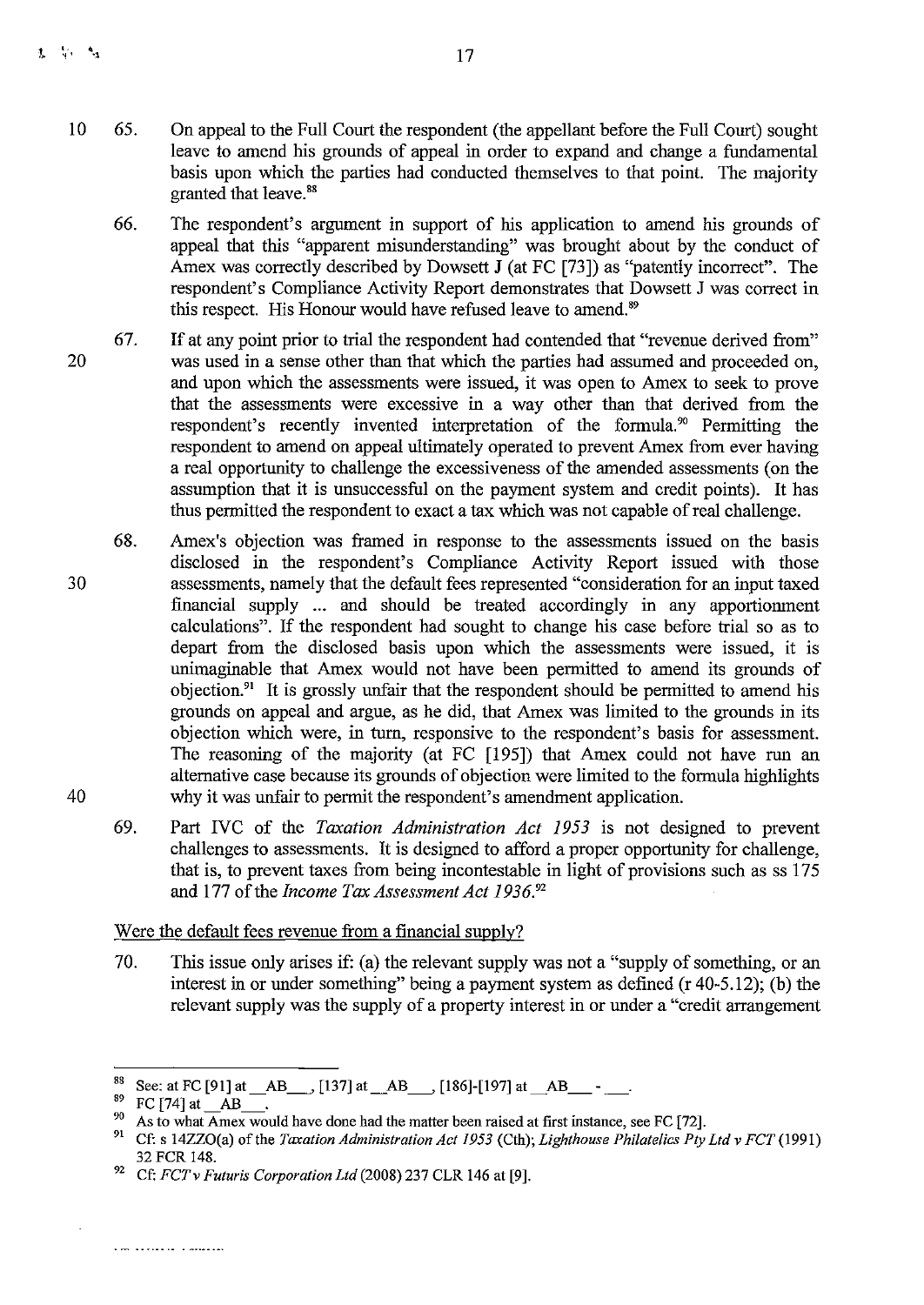- 10 or a right to credit"; (c) the default fees were not "consideration for" a fmancial supply; and (d) the majority was correct in permitting the amendment application.
	- 71. As submitted in paragraph 46 above, the default fees are not paid for any supply by Amex. The default fees are liquidated damages payable by cardholders who have defaulted in their obligations. Amex does not supply a right to be in default; the agreements with cardholders require cardholders not to be in default and Amex actively discourages and seeks to avoid default<sup>93</sup>. The default fees are, thus, not consideration for any supply by Amex. The payments arise as a consequence of default by the cardholder. Thus there is not the relevant connection between the supply of the right to present the card and the payment of the default fees for the default fees to be consideration for the right to present the card.
	- 72. For the same reasons, it cannot be said that the default fees are "revenue from" any financial supply.

## **Part VII: Legislative materials**

73. See Annexure "A". The materials in Annexure "A" were in force, as they appear, at the date of these submissions except as otherwise noted in Annexure "A".

## **Part VIn'" Orders sought**

- 74. Special leave to appeal be granted.
- 75. Appeal allowed.
- 76. The judgment of the Full Court of the Federal Court be set aside and, in lieu thereof, order:
	- (a) the appeal to the Full Court of the Federal Court be dismissed;
	- (b) the appellant in the Full Court pay the respondent's costs of that appeal.

## 77. The respondent pay the applicants' costs.

Dated: 11 March 2011

40

Name: John W de Wijn Telephone: 03 9225 7667 Facsimile: 03 9225 8307 Email: dewijn@vicbar.com.au

<sup>&</sup>lt;sup>93</sup> Affidavit of Mr Rayner at [37] at  $\_\$  AB\_ $\_\$ .